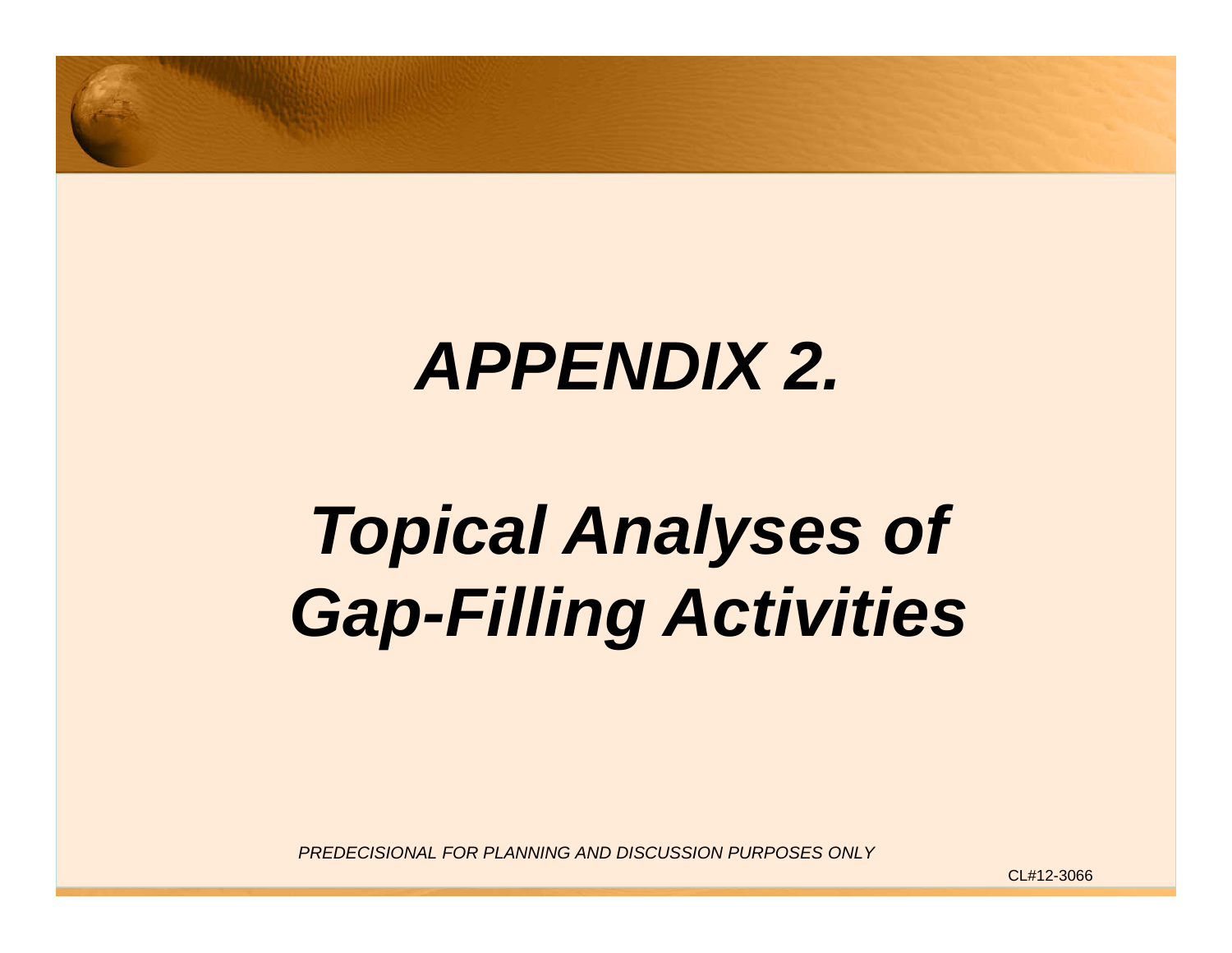## **SKG breakdownAtmospheric SKGs**

- • Large uncertainties in atmospheric models directly increase mission risk, reduce payload margins by increasing entry system mass, limit landing sites, and may force non-optimal technology choices.
- • The atmospheric SKGs includes two aspects:
	- • Increased numbers of observations of the Martian atmosphere (at Mars)
		- The atmospheric observations are designed to be synergistic. In particular, the •surface measurements need to be acquired while the orbital observations are also being acquired.
		- Current orbital observations particularly lack local time coverage. •
	- • Improvement and validation of models used for architecture and system design (on Earth)
	- The observations are directly used to validate the models.
- • Validation allows the models to be confidently used to create the extreme conditions (>99% distribution tail) necessary to select and design EDL, aerocapture, aerobraking, and launch systems.
	- Cannot acquire sufficient observations of extreme conditions. •
- • Many of these observations will take a decade (5 Mars years) to acquire
	- PREDECISIONAL FOR PLANNING AND DISCUSSION PURPOSES ONLY Atmospheric model validation and data assimilation can take multiple years, •following data acquisition, and must be factored into phasing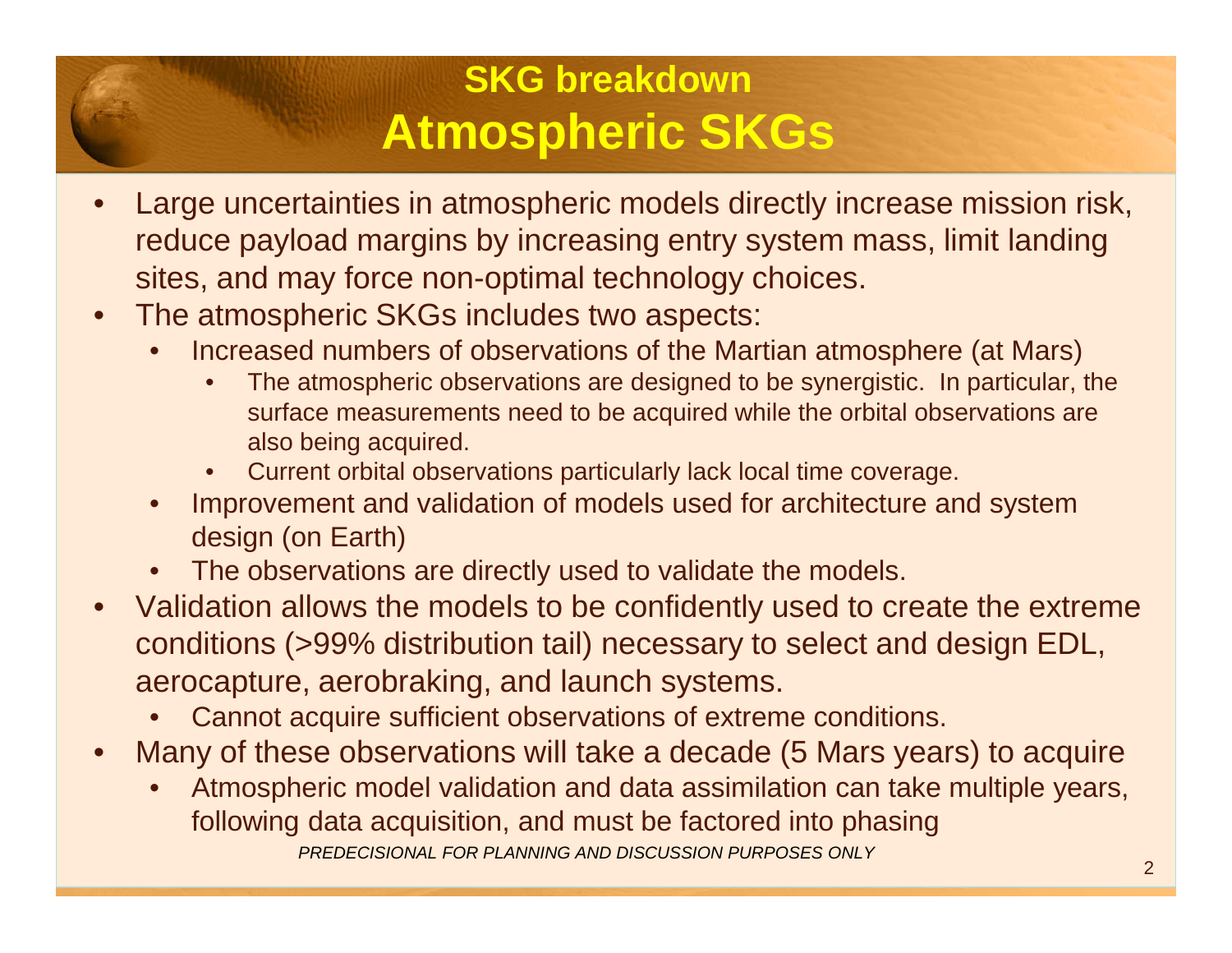## **SKG A1 breakdownAtmospheric GFAs**

 The altitude range of the atmospheric measurements requested for these GFAs has •been slightly extended vertically to meet both IV- and IV needs. They start at the surface instead of ~20 km.

#### •**A1-1 Global Temperature Field:**

**Description:** Measurements of the global temperature field (surface to 80 km) at all local times provide density profiles for model validation.

**Measurement Examples:** Current techniques provide the necessary resolution and accuracy: mid IR limb and nadir sounding with radiometer or spectrometer; microwave radiometer

 **Correlated Science Objectives:** Measure the global atmosphere (< 80 km) vertical structure and meteorology, including daily, seasonal, and solar cycle trends [MEPAG Goals II-A1i and II-A2].

#### •**A1-2 Global Aerosol Profiles and Properties:**

**Description:** Aerosols (dust and ice) are an important driver of the state of the atmosphere. Profiles of aerosols (surface to 60 km) are critical for modeling accuracy. Aerosol properties (optical properties and particle sizes) define their radiative effectiveness. Measurements are needed at all local times.

**Measurement Examples:** Current techniques provide the necessary resolution and accuracy: visible plus mid-IR limb sounding, radiometer/bolometer or spectrometer; Orbital Lidar

 **Correlated Science Objectives:** Measure the spatial and vertical distribution of aerosols and clouds on daily to decadal timescales [MEPAG Goals II-A1i and II-A3].

#### •**A1-3 Global Winds and Wind Profiles:**

**Description:** Winds are a sensitive diagnostic of the state of the atmosphere and are an important validation check for models. Winds are also important for successful pinpoint landing.

**Measurement Examples:** Orbital Lidar, microwave radiometer

**Correlated Science Objctvs:** Direct measurement of winds [MEPAG Goals II-A1i, II-A2 & II-A3].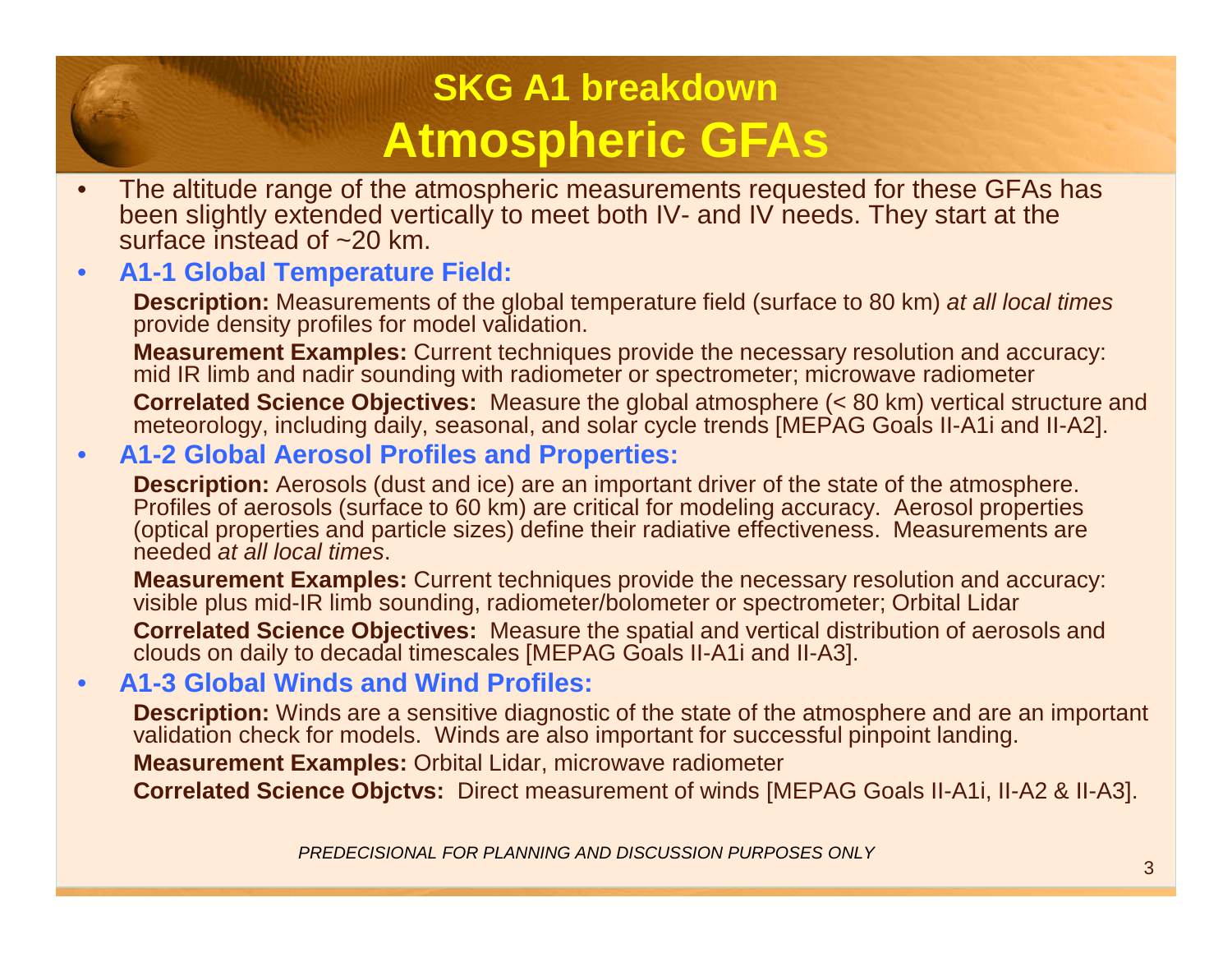## **SKG A2 breakdownAtmospheric GFAs**

### • **A2-1 Atmospheric Modeling**

- **Description:** There are 4 types of models/techniques to improve and validate:
	- MGCM (Mars General Circulation Models) global temperature & wind fields
	- Mesoscale local and regional weather and climate conditions
	- LES (Large Eddy Simulations) small-scale local conditions (such as dust devils) that are superimposed on the regional weather
	- Data Assimilation quantitatively combines observations and model fields
- Model improvements are based on the data acquired as part of SKG A1, and for landing/takeoff at Mars, SKG B1.
- **Correlated Science Objectives:** This GFA matches the goal of developing more realistic models of the climate of Mars. [MEPAG Goals II-A1i, II-A2]
- • Atmospheric model validation and data assimilation can take multiple years, following data acquisition, and must be factored into phasing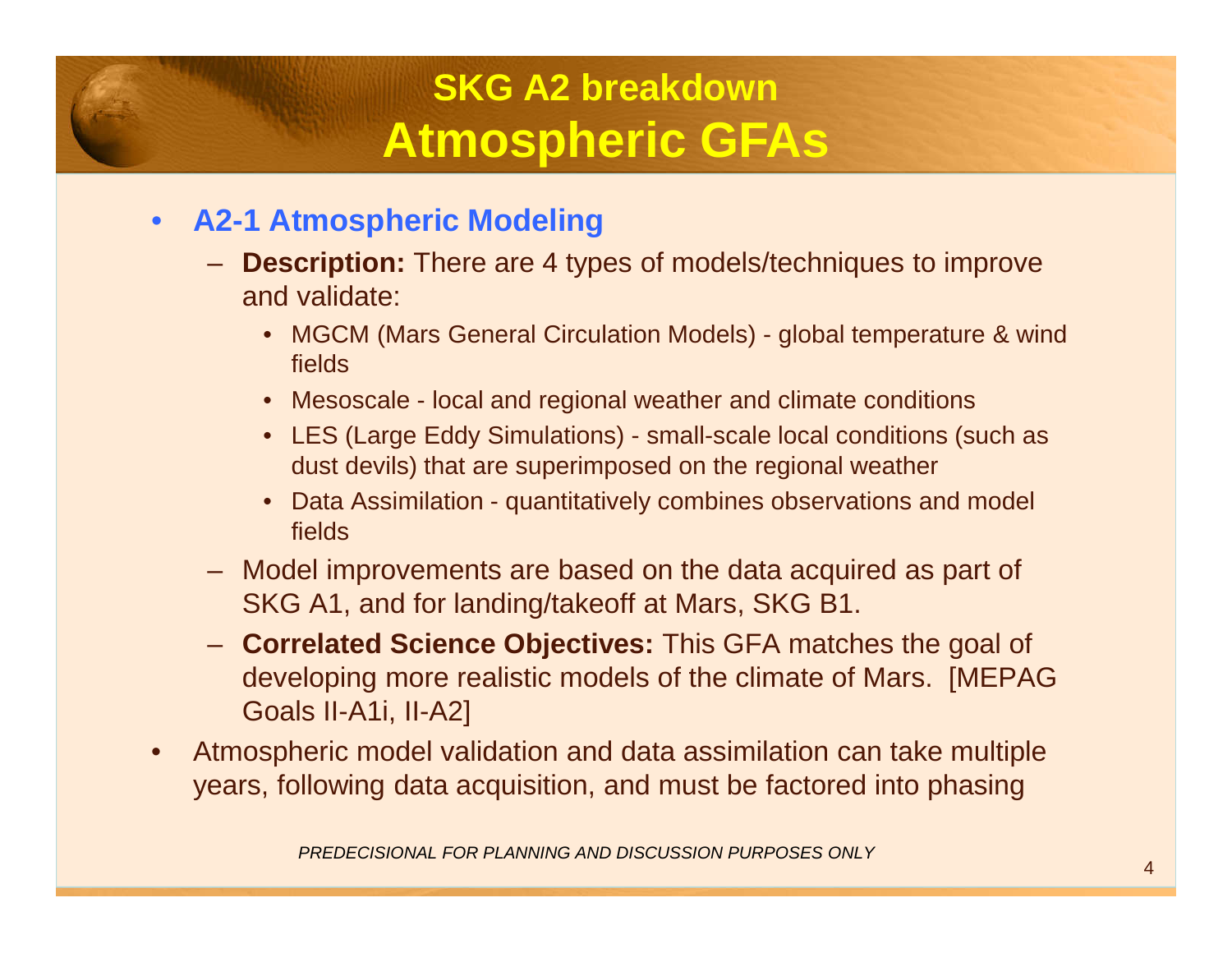## **SKG B1 breakdown (1 of 2)Atmospheric GFAs**

#### •**B1-1 Dust Climatology:**

**Description:** Understand the statistics of dust events (size, location, horizontal area, and duration). These observations are synergistic with the temperature and aerosol profiles.

**Measurement Examples:** Current techniques provide the necessary resolution and accuracy: Visible low resolution wide angle camera.

 **Correlated Science Objectives:** Measure the spatial distribution and transport of dust [MEPAG Goals II-A1i and II-A3]

#### •**B1-2 Global Surface Pressure; Local Weather:**

**Description:** Measure the surface pressure to validate models and insure EDL architecture can handle the variations in atmospheric mass. Measure the surface and lower atmosphere (< 20 km) temperature and aerosol structure to validate models focused on the near-surface used for the final stages of EDL (and initial state during launch).

**Measurement Examples:** Current techniques provide the necessary resolution and accuracy: MET package (including a pressure senor), upward looking mid-IR spectrometer/radiometer, Lidar, and sun tracking visible camera.

**Correlated Science Objectives:** In-situ measurements of near-surface variables, including dust fluxes and aerosol radiative heating, and global mass exchange [MEPAG Goals II-A1(i, ii, iii), and II-A3]

#### •**B1-3 Surface Winds:**

**Description:** Surface winds drive dust lifting and are also a sensitive tool of model validation. Winds are also important for successful pinpoint landing.

 **Measurement Examples:** Upward-looking Lidar, in-situ wind sensor (multiple technology options).**Correlated Science Objectives:** Measure near-surface winds [MEPAG Goals II-A1i, II-A1iii, & II-A3]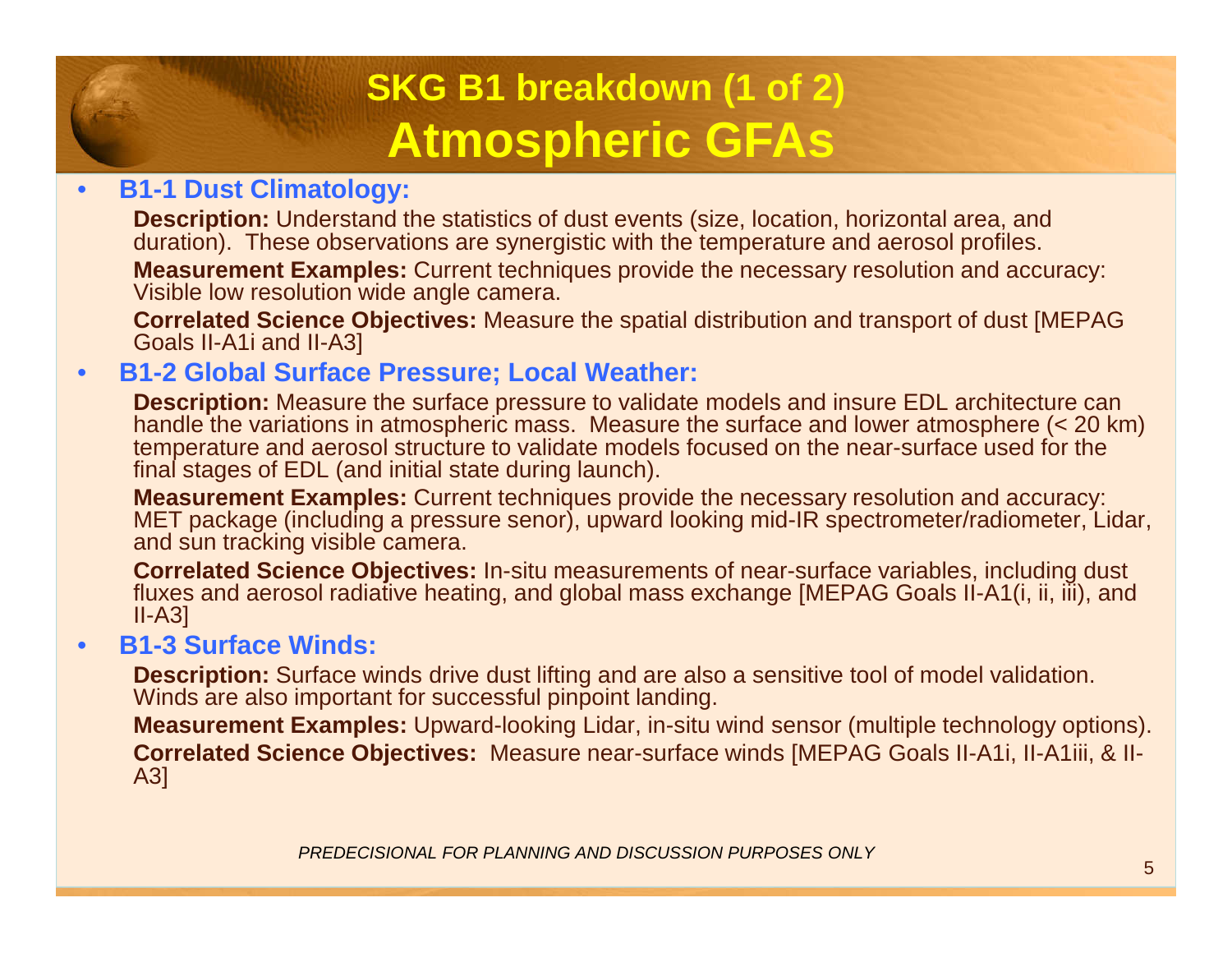## **SKG B1 breakdown (2 of 2)Atmospheric GFAs**

#### •**B1-4 EDL Profiles:**

**Description:** High vertical resolution profiles (< 1 km) of atmospheric density (or temperature), especially in the lower 20 km. These validate high resolution modeling of the fine atmospheric structure.

**Measurement Examples:** Current techniques provide the necessary resolution and accuracy: Instrumented EDL/flight systems, Earth radio occultation, multi-orbiter mutual occultations ("GPS")

**Correlated Science Objectives:** Limited overlap with the need for in-situ measurements of the temperature structure [MEPAG Goal II-A1i], some techniques can provide global temperature structure information [MEPAG Goal II-A1i]

#### •**B1-5 Atmospheric Electricity Conditions:**

**Description:** Measure the electrical properties of the martian environment to asses the discharge events. These may impact surface communications and Mars take-off and ascent.

**Measurement Examples:** AC radio receivers, relaxation probe, Gerdien condensers, conductivity probes, dust charge detectors, DC electric field meters.

**Correlated Science Objectives:** Electro-chemical effects may be important for some chemical species [MEPAG Goal II-A2, some correlation]

#### •**B1-6 EDL Technology Demo:**

**Description:** Demonstration of EDL system at the scale needed for human exploration of Mars.

#### •**B1-7 Ascent Technology Demo:**

**Description:** Demonstrate a martian ascent vehicle and the support infrastructure. This could be at Mars (MSR return launch, for example) or on Earth.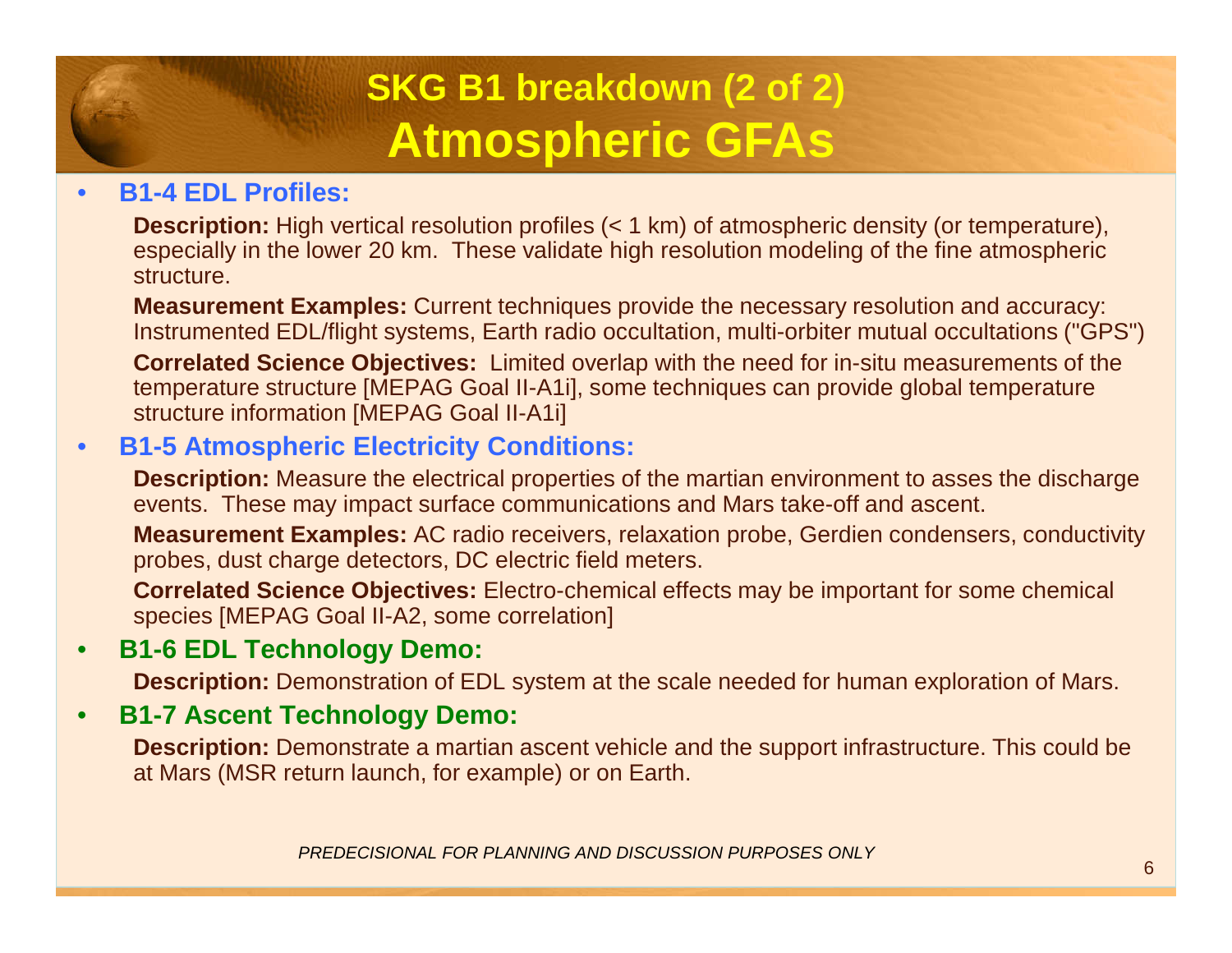## **SKG breakdownAtmospheric GFAs**

### **Measurement Priorities**

| <b>Gap filling activity</b>          | <b>Priority</b> | <b>Location</b>   | <b>Measurements and demonstrations</b>                    |  |  |
|--------------------------------------|-----------------|-------------------|-----------------------------------------------------------|--|--|
| A1-1. Global temperature field.      | High            |                   | Mars Orbit Global Temperature Field                       |  |  |
| A1-2. Global aerosol profiles        | High            | <b>Mars Orbit</b> | Aerosol Profiles and properties, including optical        |  |  |
| and properties                       |                 |                   | properties, particle sizes, and number densities          |  |  |
| A1-3. Global winds & wind            | <b>Medium</b>   |                   |                                                           |  |  |
| profiles                             |                 |                   | Mars Orbit Global coverage of wind velocity and direction |  |  |
| A2-1. Atm. Modeling.                 | <b>High</b>     | Earth             | Improve atmospheric models                                |  |  |
| B1-1. Dust Climatology               | <b>High</b>     |                   | Mars Orbit Dust and aerosol activity climatology          |  |  |
| $ B1-2 $ . Global surface pressure;  | <b>High</b>     | <b>Mars</b>       | Surface Pressure and Surface meteorology                  |  |  |
| local weather                        |                 | surface           |                                                           |  |  |
| <b>B1-3. Surface winds</b>           | <b>Medium</b>   | <b>Mars</b>       | Vertical Profiling of surface winds from 0-15 km          |  |  |
|                                      |                 | surface           |                                                           |  |  |
| B1-4. EDL profiles                   | <b>Medium</b>   | Mars EDL          | <b>High Vertical Resolution Temperature Profiles</b>      |  |  |
| <b>B1-5. Atmospheric Electricity</b> |                 | <b>Mars</b>       | AC and DC electric fields, Ground and atmospheric         |  |  |
|                                      | Low             |                   |                                                           |  |  |
| conditions                           |                 | surface           | electrical conductivity, Dust grain charge                |  |  |

- • Long-lived orbiters with global diurnal coverage will provide the largest volume of atmospheric data to support model development and validation.
- Multiple landers providing simultaneous measurements with the orbiters are •needed to acquire near-surface data correlated with upper atmosphere measurements, for model development and validation.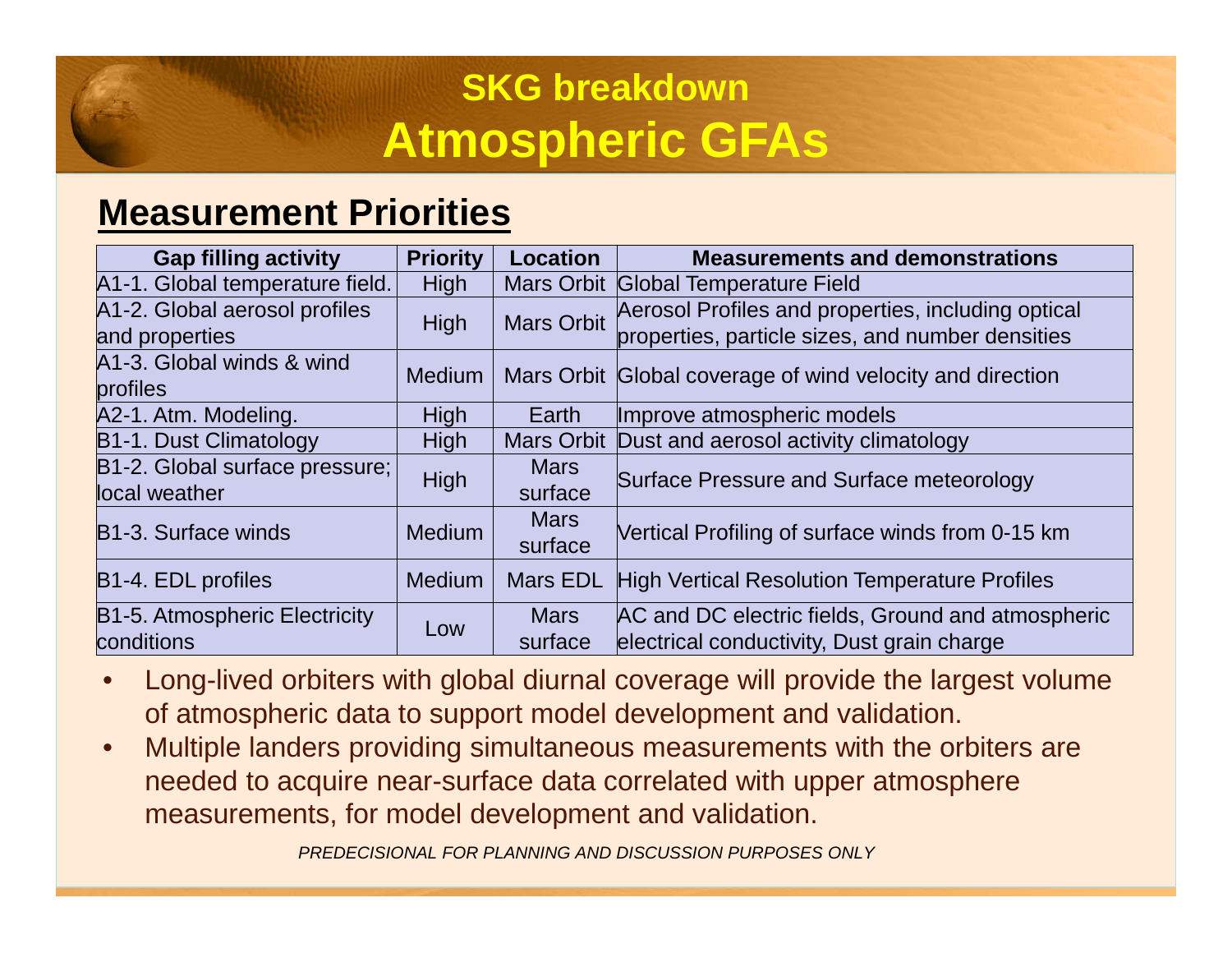## **HIGH-LEVEL STRATEGIC ISSUEPossible Significance of Aerocapture**

- • Aerocapture provides a significant mass advantage when coupled with high-thrust propulsion; it could reduce the number of Earth launches.
- • Aerocapture coupled with high-thrust is an alternative that provides a backup approach depending on how the propulsion technologies progress.
- Aerocapture has no greater risk than EDL; aerocapture is much simpler than EDL—it stays in one flight regime, does not deal with surface interaction, does not necessarily depend on predeployed assets, and could actually lower overall architecture risk if launches are saved. Aerocapture may provide a backup MOI option in case the propulsive capture fails.
- Given the development path for inflatable/deployable decelerators and their planned use in Earth vicinity missions (another flight test this year, ISS downmass possibilities, L2 return of assets, etc.), they have a reasonable chance of maturing; use at Mars will be the natural extension.
- • Performing aerocapture on the Mars orbit mission matures aeroassist technology for application to the Mars surface mission.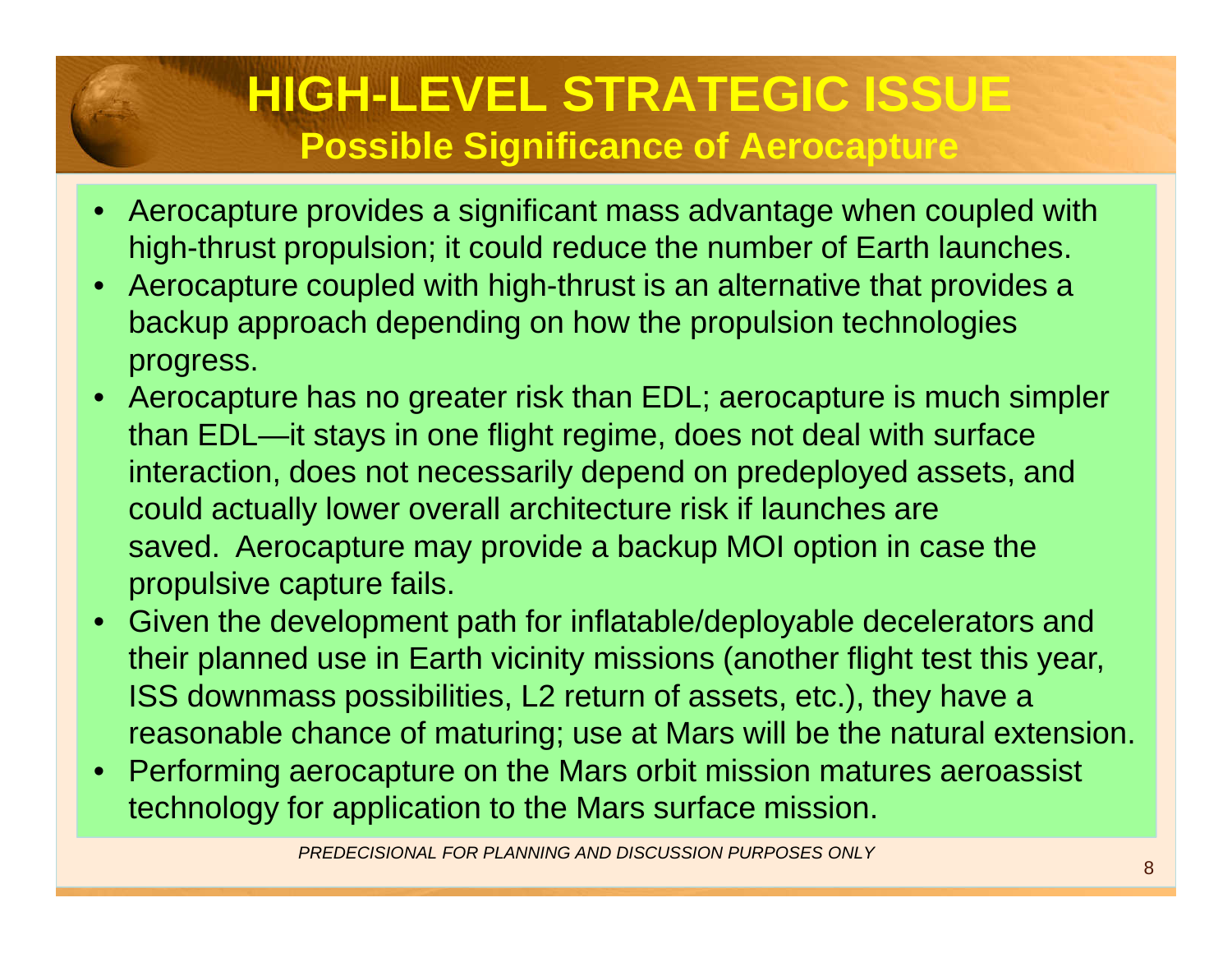## **SKG breakdownMars Surface ISRU**

- •The first resource to be utilized would be  $O_2$  from atmospheric  $CO_2$ . Extraction of  $H_2$  from water ice or hydrated minerals is plausible in the  $\epsilon$ further future.
- •Recovery of  $O_2$  from atmospheric  $CO_2$ 
	- $-$  The key result is how the abundan The key issue is how the abundance and the chemical and physical properties of atmospheric dust will affect extraction devices
- •**Ice and hydrated minerals** 
	- $-$  The dictributions are : The distributions are anti-correlated: shallow ice occurs at mid- to high latitude; hydrated minerals at low latitude
	- $-$  Leo likaly occurs in noar nuro form but overby Ice likely occurs in near pure form but overburden requires removal. The first unknown to determine is distribution. Mechanical properties are also unknown and should be determined next. There is overlap with possible present habitats and PP is a major issue
	- $-$  Hydrated minerals can he manned at the surface hut Hydrated minerals can be mapped at the surface but mechanical properties are uncertain. There is strong overlap with possible past habitable sites.
- •A lander is higher priority; an orbiter can make valuable contributions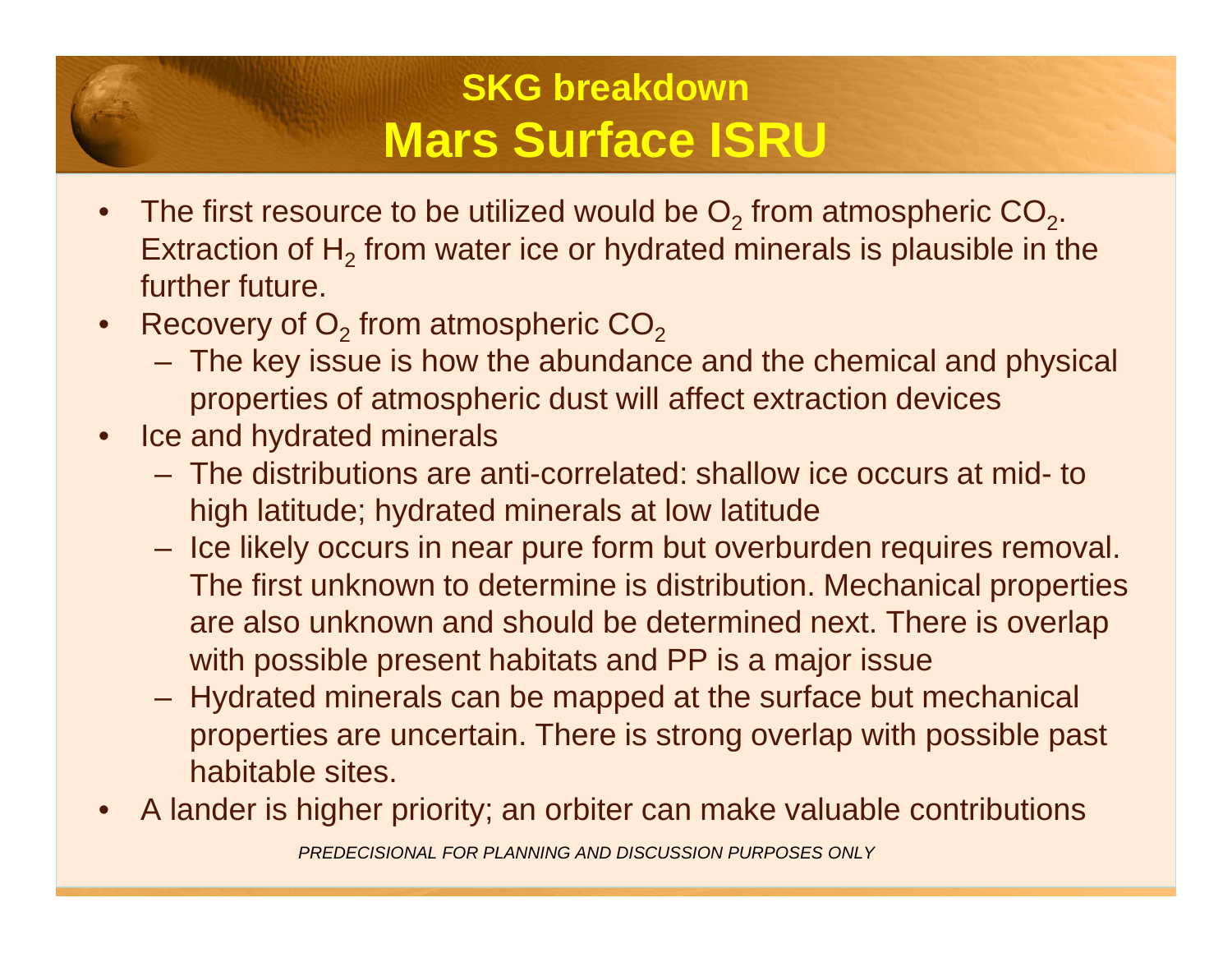## **SKG B6 breakdownMars Surface ISRU GFAs**

#### •**B6-1. Dust physical, chemical and electrical properties:**

**Description:** Understand the size, shape, and chemistry of dust particles and their potential to interfere with atmospheric ISRU processing.

**Measurement Examples:** Particle shape and size distribution; mineral composition **Correlated Science Objectives:** Measure the spatial distribution and transport of dust [MEPAG Goals II-A1i and II-A3]

#### •**B6-2. Dust column abundances:**

**Description:** Understand high time and spatial frequency variations in column abundance of dust and their potential to interfere with atmospheric ISRU processing.**Measurement Examples:** Column abundance and size-frequency distribution, resolved at less than scale height daily or more frequently.

**Correlated Science Objectives:** Measure the spatial distribution and transport of dust [MEPAG Goals II-A1i and II-A3]

#### •**B6-3. Trace gas abundances:**

**Description:** Understand trace gas abundances and their potential to interfere with atmospheric ISRU processing.

**Measurement Examples:** Trace gas abundances.

**Correlated Science Objectives:** Measure the key photochemical species [MEPAG Goal II-A2]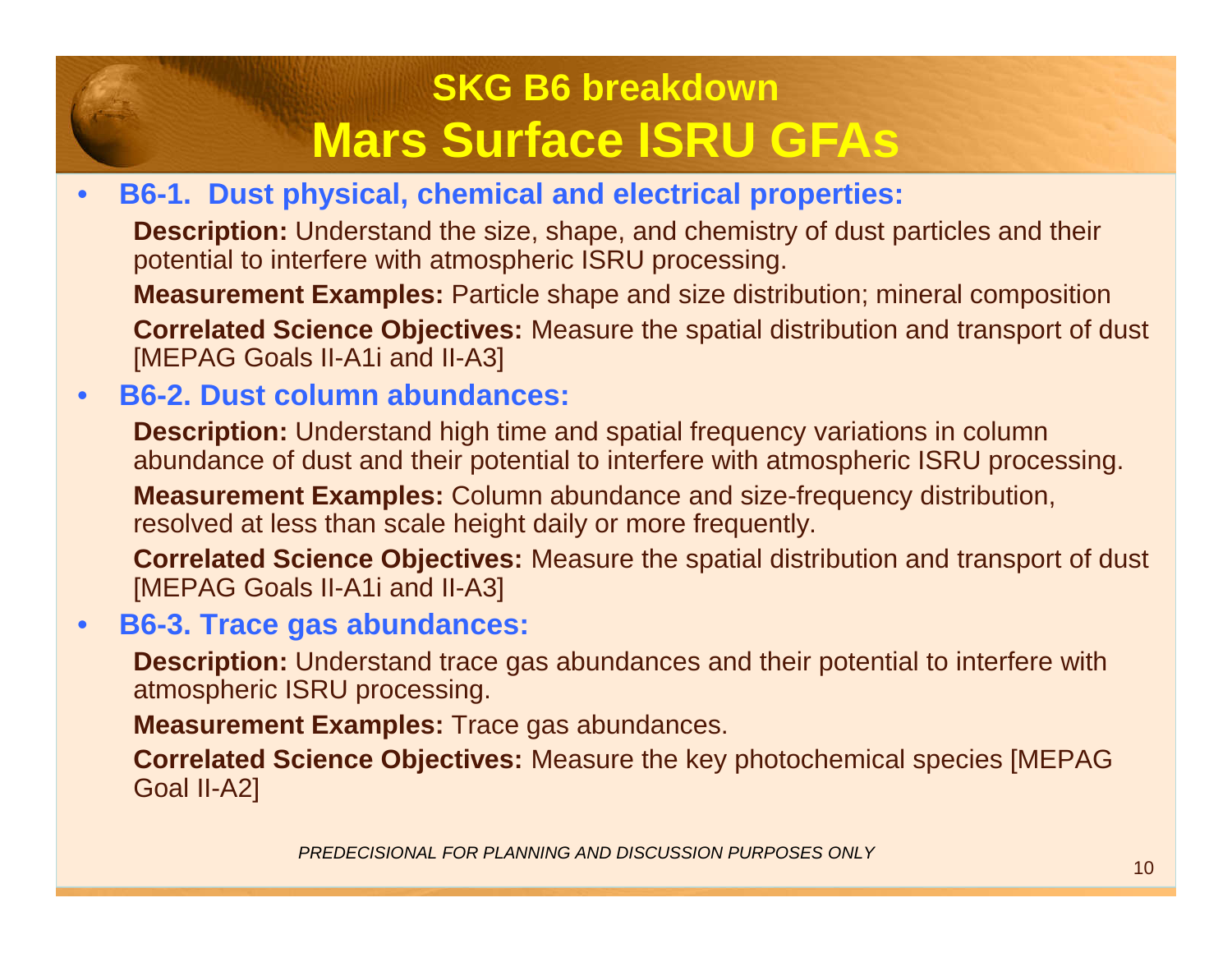## **SKG D1 breakdownMars Surface ISRU GFAs**

#### •**D1-3. Hydrated mineral compositions**

 **Description:** Determine the chemical forms of bound water in soils and rock units.**Measurement Examples:** Mineral and elemental composition, including minor components. **Correlated Science Objectives:** Mineralogic structure of geologic units; past aqueous, hydrothermal environments; potential presently habitable environments such as recurring slope lineae (RSLs) [MEPAG Goals III-A1, III-A2, III-A4, and III-A6]

#### •**D1-4. Hydrated mineral occurrences**

 **Description:** Increase the spatial resolution of the distribution of bound water in soils and rock units, to the several-meter outcrop scale relevant to extraction.

**Measurement Examples:** Occurrences and internal structure of deposits.

**Correlated Science Objectives:** see D1-3 above

#### **D1-5. Shallow water ice composition and properties**•

 **Description:** Determine volatile type/amount released during soil heating, energy required as a function of temperature.

**Measurement Examples:** Evolved volatiles & energy requirements for extraction.

**Correlated Science Objectives:** Volatile cycling at the boundary layer, potential presently habitable environments [MEPAG Goals I-B1, II-A1, and III-A8].

#### •**D1-6. Shallow water ice occurrence**

 **Description:** Globally determine abundance, depth, and spatial distribution of water ice to the scale relevant to extraction.

**Measurement Examples:** Abundance of ice within upper meter and variation with depth.**Correlated Science Objectives:** Present state/cycling of water, potential presently habitable environments (RSLs) [MEPAG Goals I-B1, II-A1, and III-A8].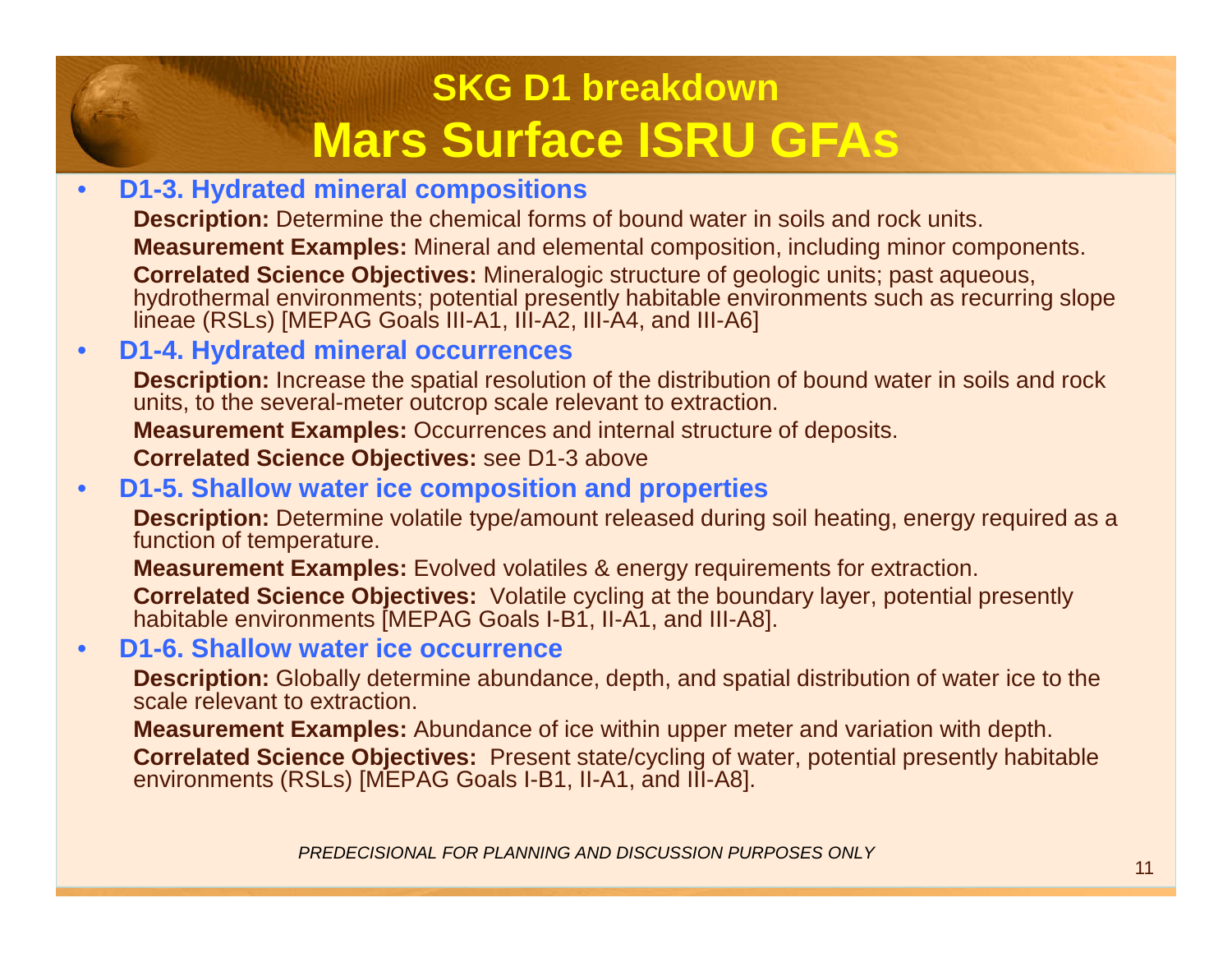## **SKG breakdownMars Surface ISRU**

### **Measurement Priorities**

• A landed mission is the highest priority to provide missing information on physical and chemical properties of resources.

| Gap filling activity                                               | <b>Priority</b> | Location                       | Measurements and demonstrations                                                         |
|--------------------------------------------------------------------|-----------------|--------------------------------|-----------------------------------------------------------------------------------------|
| B6-1. Dust physical,<br>chemical and electrical<br>properties      | High            | Sample return                  | Mars Surface or Particle shape and size distribution                                    |
| B6-2. Dust column<br>abundances                                    | <b>Medium</b>   | <b>Mars Surface</b>            | Column abundance and size-frequency distribution, resolved at less<br>than scale height |
| B6-3. Trace gas<br>abundances                                      | Low             | Orbit                          | Mars Surface or Trace gas abundances                                                    |
| D1-3. Hydrated mineral<br>compositions                             | <b>High</b>     |                                | Sample return Mineral and elemental abundances, including minor components.             |
| D1-4. Hydrated mineral<br>occurrences                              | <b>High</b>     | <b>Mars Orbit</b>              | Occurrences and internal structure of deposits.                                         |
| D <sub>1</sub> -5. Shallow water ice<br>composition and properties | <b>Medium</b>   |                                | Mars surface Evolved volatiles & Energy requirements for extraction                     |
| D <sub>1</sub> -6. Shallow water ice<br>occurrence                 | Medium          | Mars surface<br>and Mars orbit | Abundance of ice within upper meter and variation with depth                            |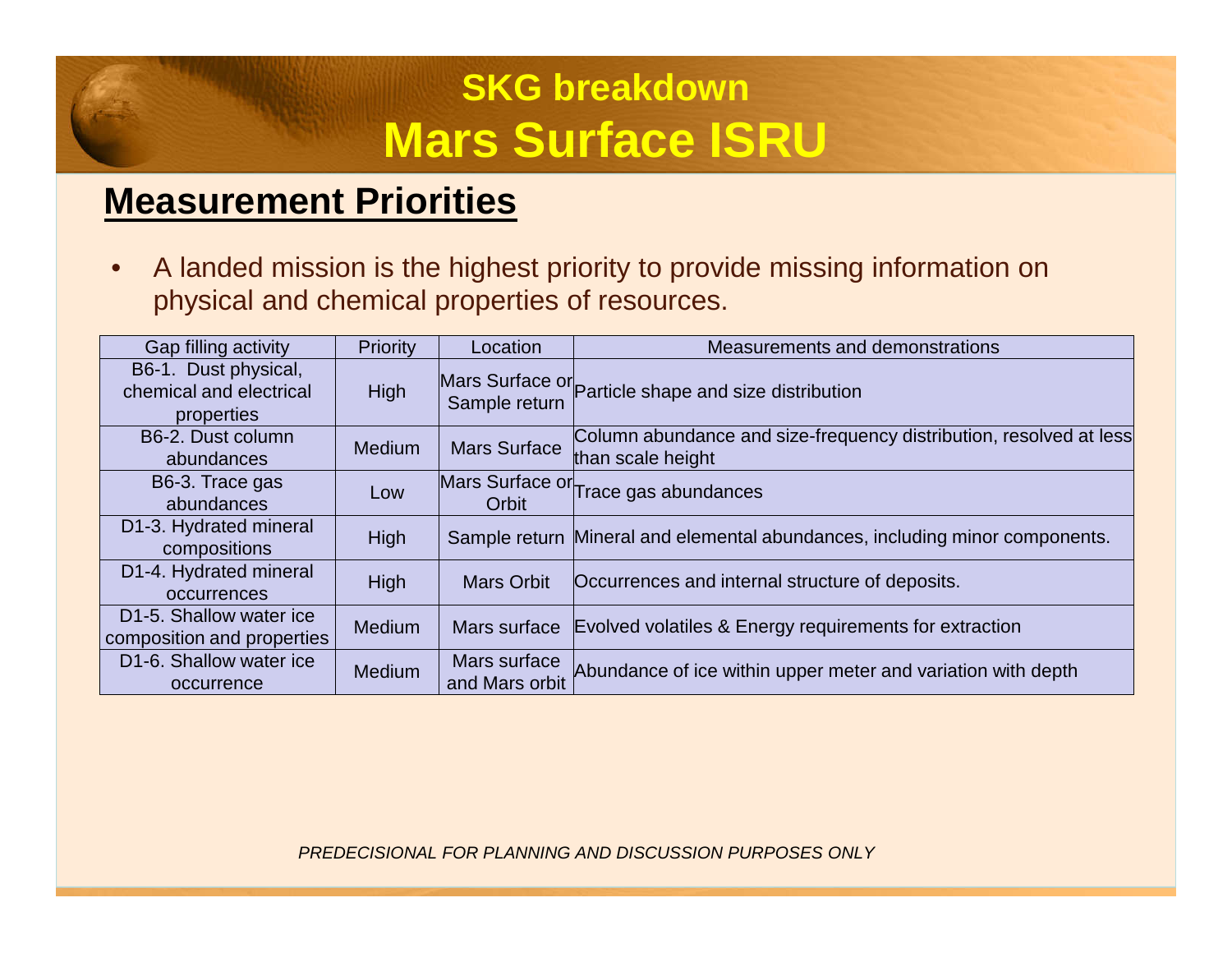## **SKG breakdownMars Surface Hazards SKGs**

The properties of the surface and near-subsurface pose a variety of hazards to humans reaching the surface and carrying out mobile operations:

- Electrical/chemical/physical characteristics of the soil that will accumulate on surfaces and penetrate systems, leading to unknown impacts (e.g., abrasion) on key systems and equipment
- $\mathcal{L}_{\mathcal{A}}$  Blast ejecta from descent engines could exceed bearing capacity of soils
- $\mathcal{L}_{\mathcal{A}}$  Need sufficiently detailed knowledge that landing site(s) meets acceptable parameters for (potentially multiple) large vehicles
- $\mathcal{L}_{\mathcal{A}}$ Feature recognition during terminal descent to avoid major hazards
- Hazard identification for traverse planning to enable pre-determination of routes to interesting targets (efficiency of operations)
- Trafficability needs to be understood over potentially long traverse distances (e.g., dust deposits that could hinder mobility)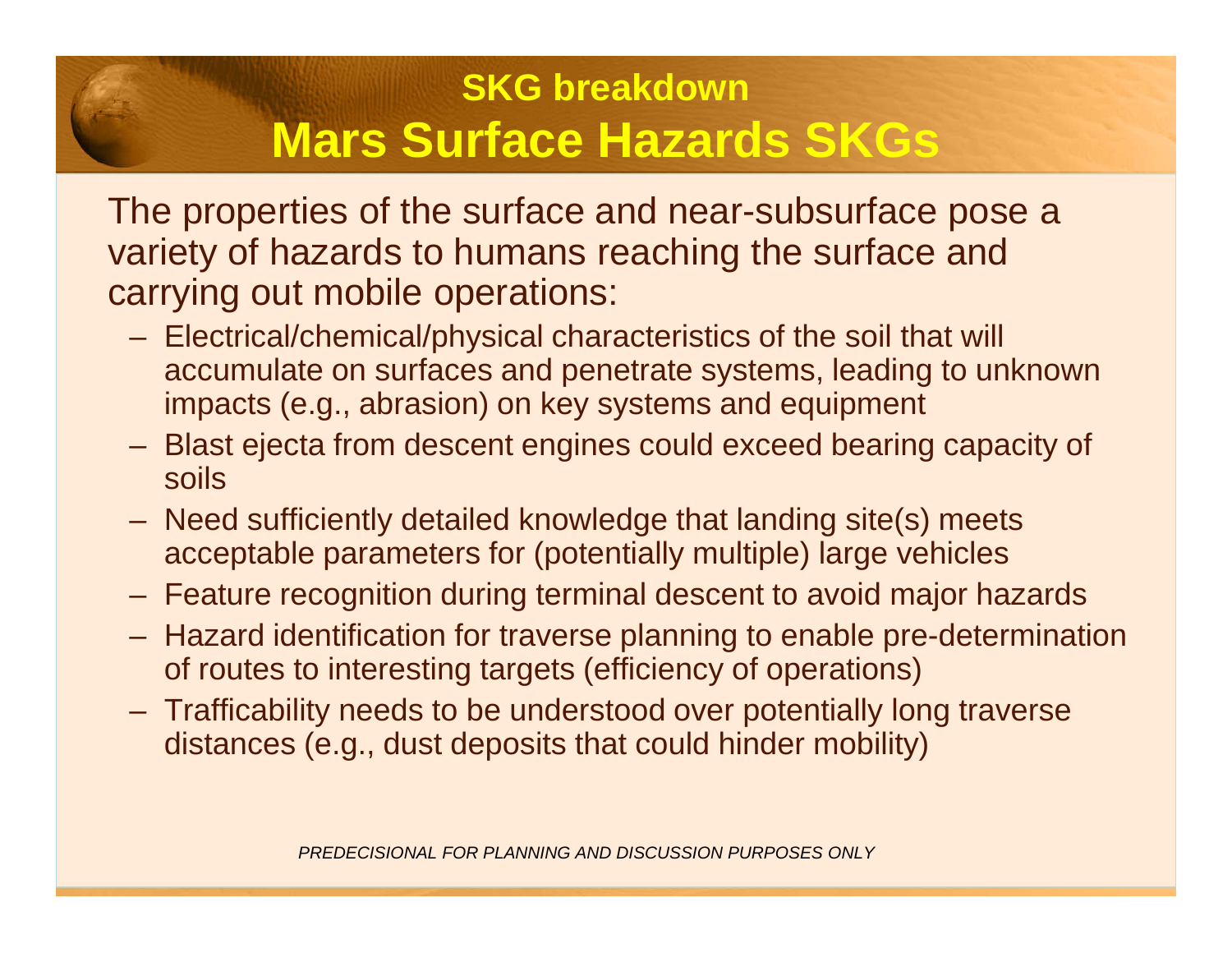## **SKG B-4 breakdownMars Surface Hazards GFAs**

### $\bullet$  **B4-2 – Dust physical, chemical and electrical properties**

**Description:** Knowledge of these properties of dust and near surface particulates are relevant to astronaut health and longduration surface system operations

**Measurement Examples:** Electric fields and monitoring, conductivity, mass spectroscopy, mineralogical spectroscopy, X-ray spectroscopy, granulometry, trenching, and collection/return of samples

**Correlated Science Objectives:** Determination of these properties of Martian dust will contribute to our understanding of past/present habitable/aqueous environments and provide geochemical context for assessing whether life was or is present on Mars; we would obtain insight into the nature and evolution of crustal geologic processes and could demonstrate in situ sample processing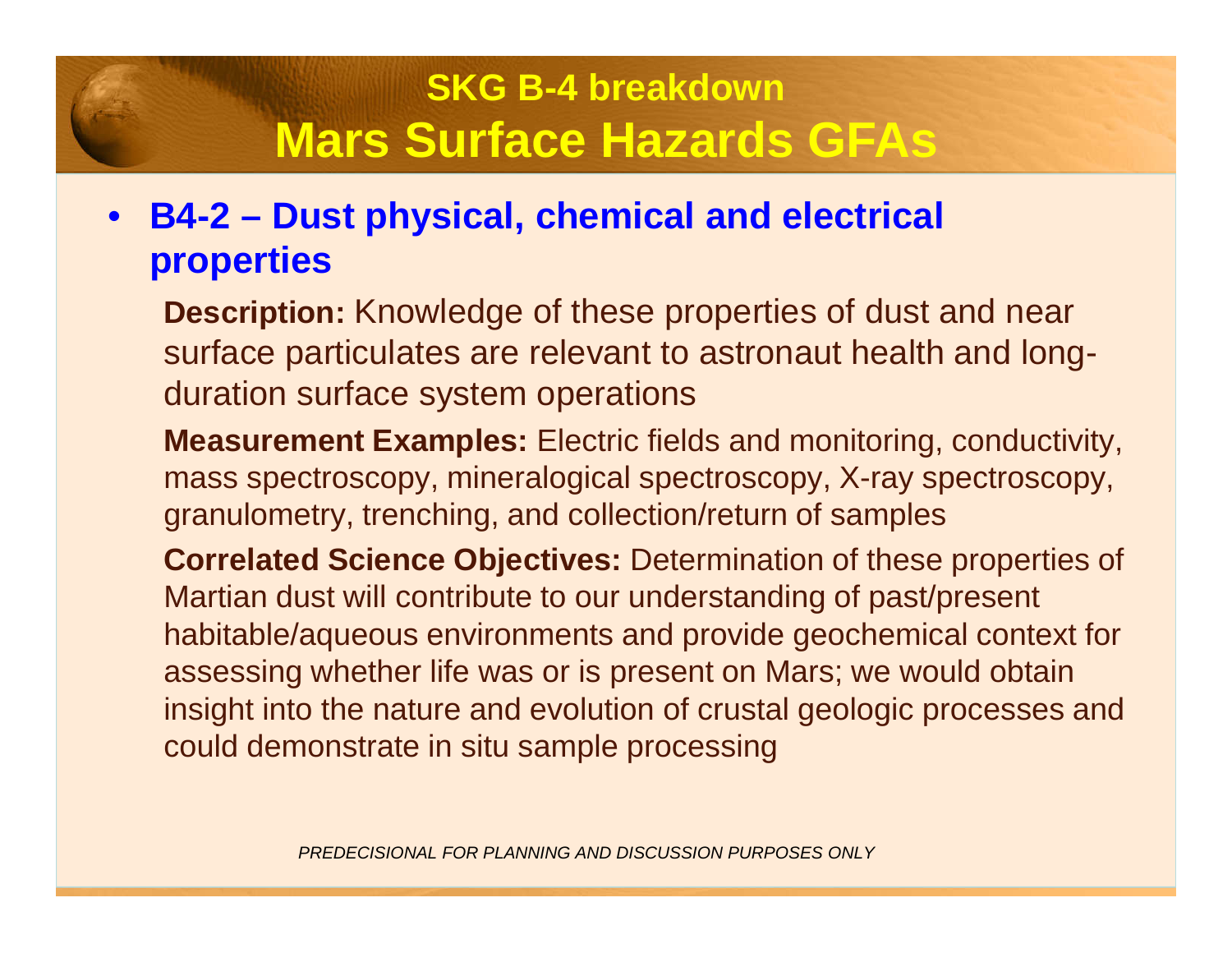## **SKG B-7 breakdownMars Surface Hazards GFAs**

#### •**B7-1 – Regolith physical properties and structure**

 **Description:** Knowledge needed to design, land, and safely operate on the Martian surface **Measurement Examples:** Determination of subsurface layering, shear and bearing strength, composition and ice content, flow rate index, particle shape and size distribution

 **Correlated Science Objectives:** Characterization of Mars' regolith provides insight into the past and/or present habitability, cycling of water, and volatile and dust cycling between the atmosphere and the surface

#### •**B7-2 – Landing site selection**

 **Description:** Orbital data needed to assist in landing site(s) selection as well as identification and avoidance of potential landing hazards; surface measurements needed to characterize surface and subsurface regolith properties relevant to landing

 **Measurement Examples:** Determination of subsurface layering, shear and bearing strength, ice content and composition, flow rate index, particle shape and size distribution

 **Correlated Science Objectives:** Investigation and identification of past and/or potentially habitable environments, evaluation of geologic processes affecting the Martian crust

#### •**B7-3 – Trafficability**

 **Description:** Knowledge needed to ensure adequate capability to traverse the Martian surface **Measurement Examples:** Determination of traction/cohesion in Martian soil/regolith, high-resolution (stereo) imaging, thermal inertia, etc.

**Correlated Science Objectives:** Studies relating to trafficability inherently provide information about geologic processes affecting the surface of Mars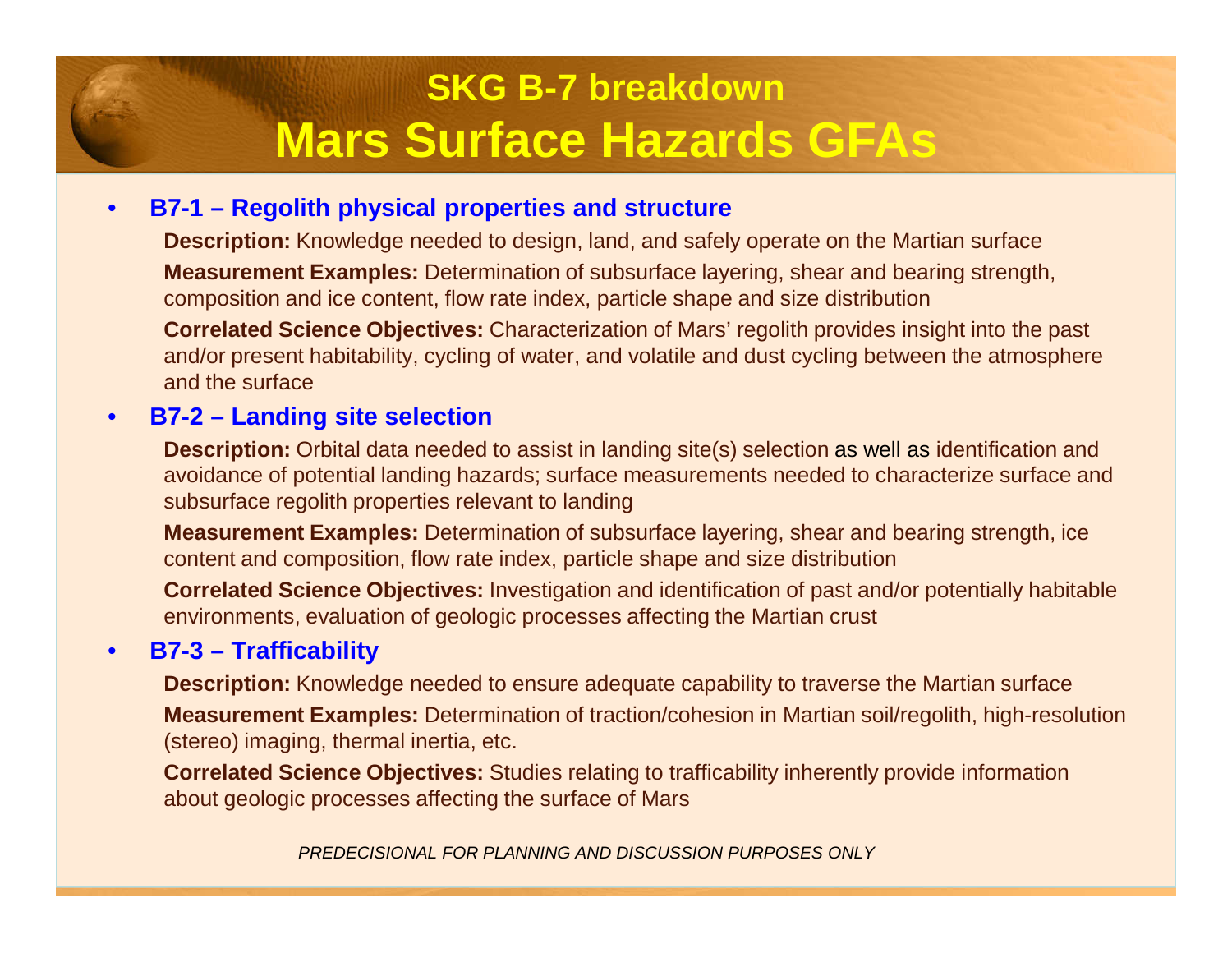## **SKG B4 breakdownMars Surface Hazards**

### **Measurement Priorities**

| <b>Gap filling activity Priority</b>                                       |               | <b>Location</b>        | <b>Measurements and demonstrations</b>                                                                                                                                                                                                                                                                                                                                                                                              |
|----------------------------------------------------------------------------|---------------|------------------------|-------------------------------------------------------------------------------------------------------------------------------------------------------------------------------------------------------------------------------------------------------------------------------------------------------------------------------------------------------------------------------------------------------------------------------------|
| <b>B4-2. Dust</b><br>physical,<br>chemical and<br>electrical<br>properties | <b>Medium</b> | <b>Mars</b><br>surface | Determine the electrical conductivity of the<br>ground, measuring at least 10-13 S/m or<br>more, at a resolution DS of 10% of the local<br>ambient value<br>Combine the characterization of atmospheric<br>electricity with surface meteorological and<br>dust measurements to correlate electric forces<br>and their causative meteorological source for<br>more than 1 martian year, both in dust devils<br>and large dust storms |
| <b>B4-2. Dust</b><br>physical,<br>chemical and<br>electrical<br>properties | <b>Medium</b> | Sample<br>return       | Determine the charge on individual dust<br>grains equal to a value of 10-17 C or greater,<br>for grains with a radius between 1-100<br>microns                                                                                                                                                                                                                                                                                      |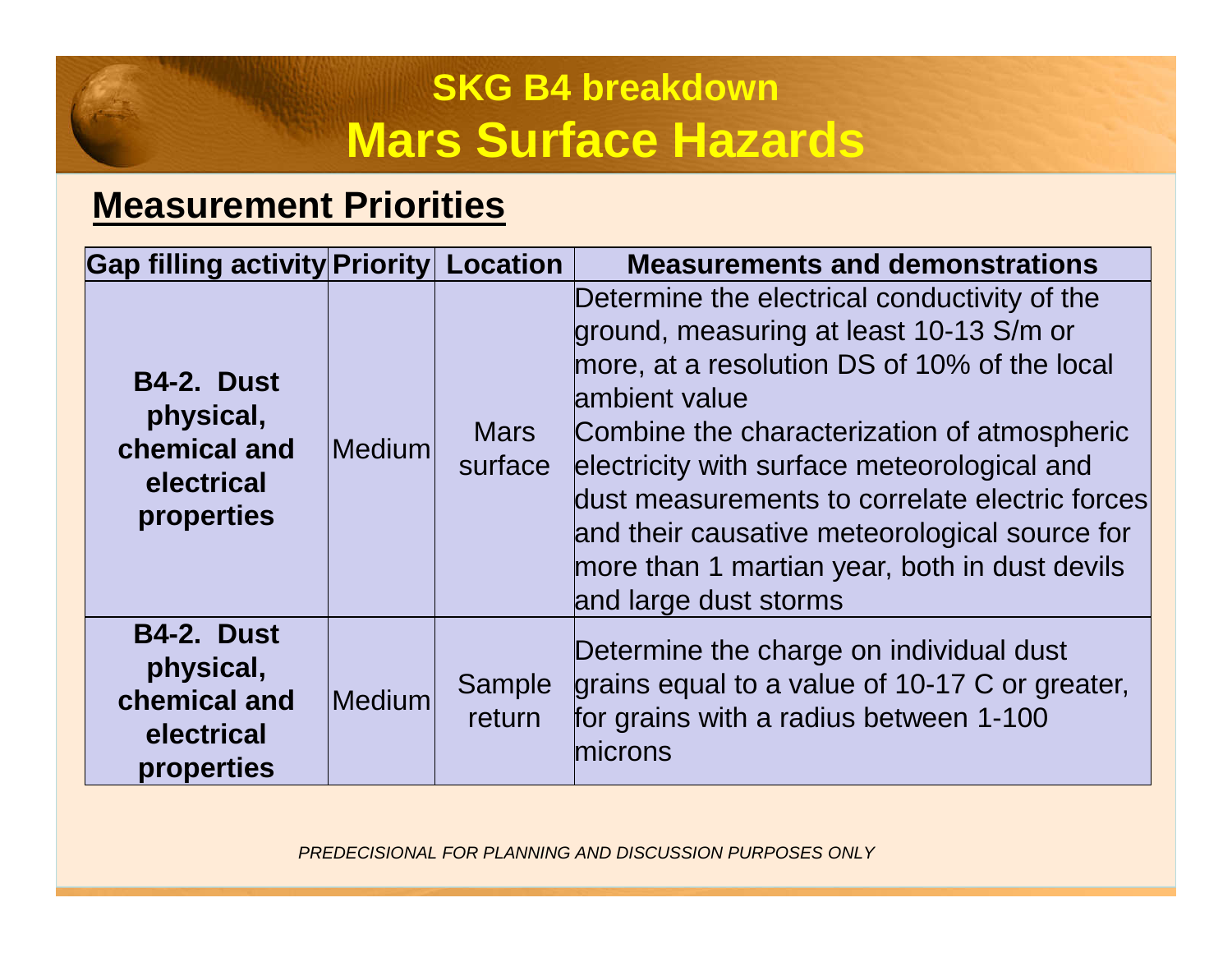## **SKG B7 breakdownMars Surface Hazards**

### **Measurement Priorities**

| <b>Gap filling activity</b>                                   | <b>Priority</b> | <b>Location</b>                            | <b>Measurements and demonstrations</b>                                                                                                                                                                                                                                        |
|---------------------------------------------------------------|-----------------|--------------------------------------------|-------------------------------------------------------------------------------------------------------------------------------------------------------------------------------------------------------------------------------------------------------------------------------|
| <b>B7-1. Regolith</b><br>physical properties<br>and structure |                 |                                            | Surface bearing strength; Presence of significant<br>heterogeneities or subsurface features of layering; An<br>Medium   Mars surface   index of shear strength<br>Gas permeability in the range 1 to 300 Darcy with a factor<br>of three accuracy                             |
| <b>B7-1. Regolith</b><br>physical properties<br>and structure | <b>Medium</b>   | <b>Mars Surface</b><br>or Sample<br>return | Ice content and composition to within 5% by mass<br>Flow Rate Index test or other standard flow index<br>measurement<br>Particle shape and size distribution                                                                                                                  |
| <b>B7-2. Landing site</b><br>selection                        | <b>Medium</b>   | <b>Mars Orbit</b>                          | Measure slopes; Map cliffs, scarps, craters/depressions,<br>rock concentrations and other significant terrain features<br>that could be potential surface hazards Map thermal<br>inertia sufficient to identify dust accumulations that would<br>cause either roving hazards. |
| <b>B7-2. Landing site</b><br>selection                        | Medium          |                                            | Mars surface Bearing strength via composition (in situ mineralogy)                                                                                                                                                                                                            |
| <b>B7-3. Trafficability</b>                                   | Low             | Mars surface                               | Determine traction/cohesion in martian soil/regolith                                                                                                                                                                                                                          |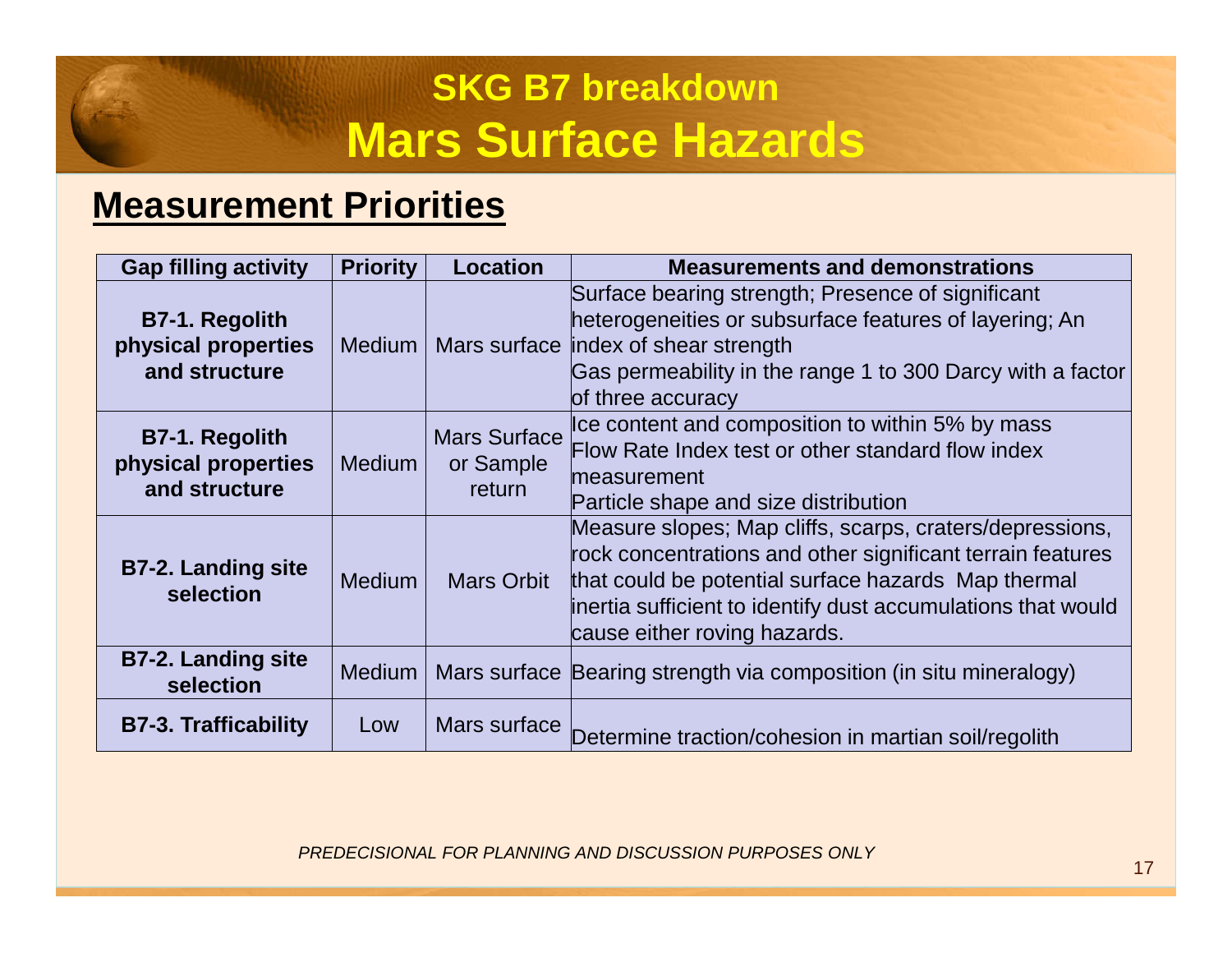## **SKG breakdownPhobos/Deimos SKGs**

- • Uncertainties related to the environments, physical properties, and geologic characteristics associated with Phobos and Deimos impact mission architectures and risk for future human missions to the Martian system.
- • The Phobos and Deimos SKGs can be broken down into three areas:
	- 1. Environment
		- • An understanding of the orbital particulate population in high Mars equatorial orbit is warranted as it is a potential risk for spacecraft operation.
		- • Knowledge of electrostatic charging and plasma environment surrounding each moon drives designs for vehicles and EVA systems operating in proximity to the moons.
		- • Collection of data related to the measurement of radiation shielding/secondary effects from interaction with Phobos/Deimos materials may mitigate risk to crew.
	- 2. Physical Properties
		- Characterization of the thermal conditions near, at, and below the surface influences •vehicle, EVA, and tool/equipment designs and their operation.
		- • Measurement of the high order gravity field of the moons leads to more efficient planning of proximity and surface operations.
	- 3. Geologic Characteristics
		- Detailed understanding of the presently unknown surface composition will drive •science and exploration objectives and may also influence systems designs.
		- More complete knowledge of the regolith characteristics is required for operations •planning, surface interaction, and development of EVA/mobility systems.
- •These SKGs can best be addressed by a combination of remote and in situ observations/investigations at Phobos and Deimos.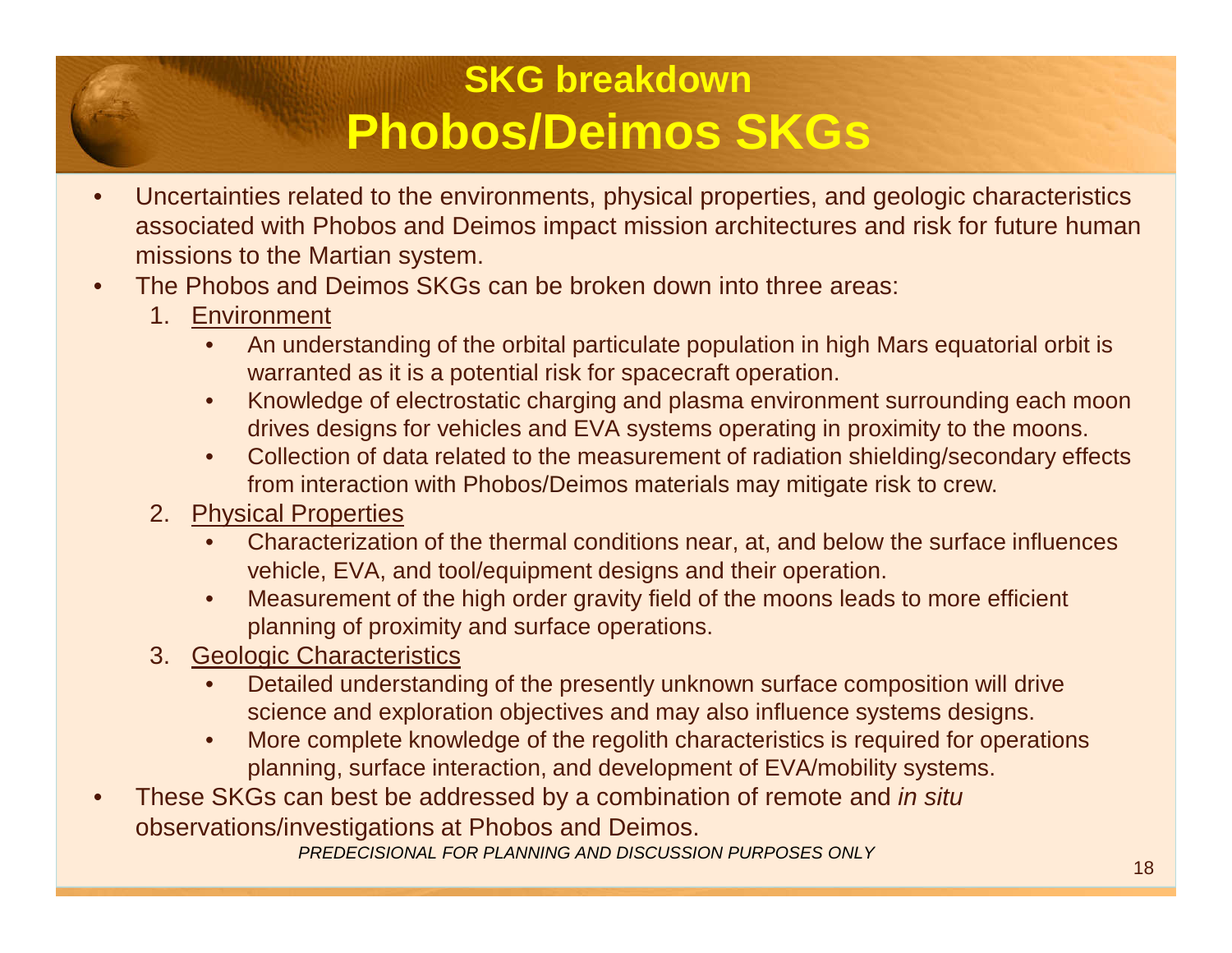## **SKG A3 and C1 breakdownPhobos/Deimos GFAs**

#### •**A3-1 Orbital Particulate Environment:**

**Description:** Measurement of the flux and size frequency distribution of particles in high Mars orbit located in and around the equatorial plane. These particles may be generated as ejecta that escape Phobos and Deimos, but remain a zone/ring surrounding each moon.

**Measurement Examples:** Micrometeoroid or dust counters for direct measurement.

**Correlated Science Objectives:** Understanding the orbital dynamics and lifetime of small particles generated from small bodies and the particulate environments associated with small bodies [SBAG – Solar System Dynamics, Current State of the Solar System; Visions and Voyages – Processes that affect small bodies].

#### •**C1-1 Surface Composition:**

**Description:** Elemental and mineralogical composition determination of the surface and near sub-surface of Phobos/Deimos. Identification of geologic units for science and exploration, and materials for future *in situ* resource utilization operations.

**Measurement Examples:** Gamma ray and neutron spectrometers, in situ science analyses (e.g., APXS, XRF, Mossbauer, Raman, etc.), mass spectrometers, contact microscopes, science instruments coupled to penetration/excavation mechanisms.

**Correlated Science Objectives:** Understanding the composition of Phobos and Deimos asit relates to their formation and origin, and how these small bodies may provide resources for future operations [SBAG – Solar System Origins, Current State of the Solar System, ISRU; Visions and Voyages – Origin of water and organics in the terrestrial planets].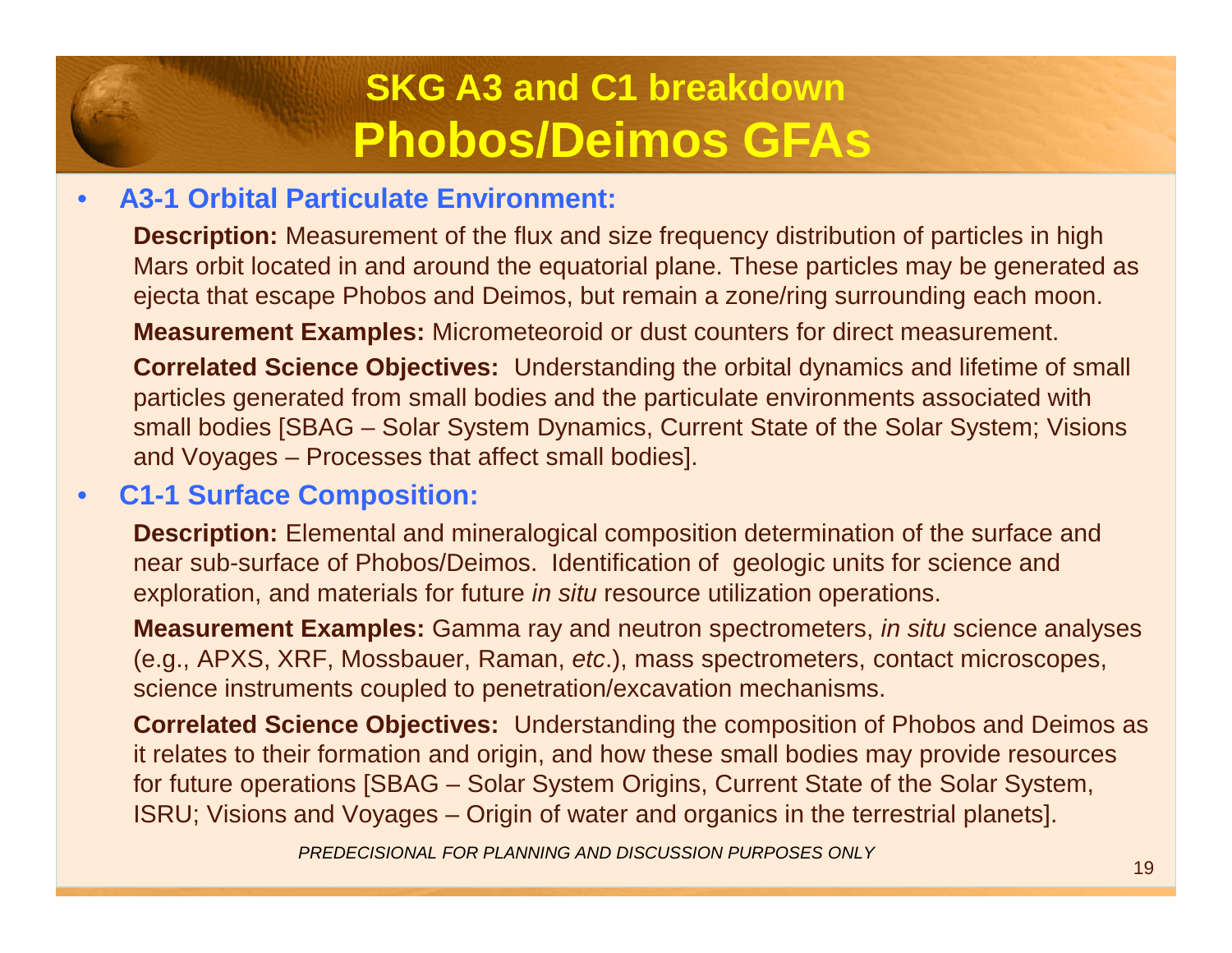## **SKG C2 breakdown (1 of 2)Phobos/Deimos GFAs**

#### •**C2-1 Electrostatic and Plasma Environments:**

**Description:** Flux measurements of electrostatic charge and plasma fields near the surface of Phobos and Deimos. Electrostatic potential differences have the capability for levitation and transport of particles on an airless body's surface.

**Measurement Examples:** Langmuir probe combined with microchannel plates, particle instruments, double probe, electron drift instruments.

**Correlated Science Objectives:** Understanding the environmental effects of solar interactions at and near the surface of small airless bodies [SBAG – Current State of the Solar System; Visions and Voyages – Processes that affect small bodies].

#### •**C2-2 Gravitational Field:**

**Description:** Determination of the gravitational field to a sufficiently high degree and order to make inferences regarding the internal structure and/or mass concentrations of Phobos and Deimos.

**Measurement Examples:** Radio science.

**Correlated Science Objectives:** Understanding of the internal structure and mass concentrations of small bodies as it relates to their impact histories and formation mechanisms [SBAG – Solar System Origins, Current State of the Solar System; Visions and Voyages – Initial stages, conditions, processes of solar system formation].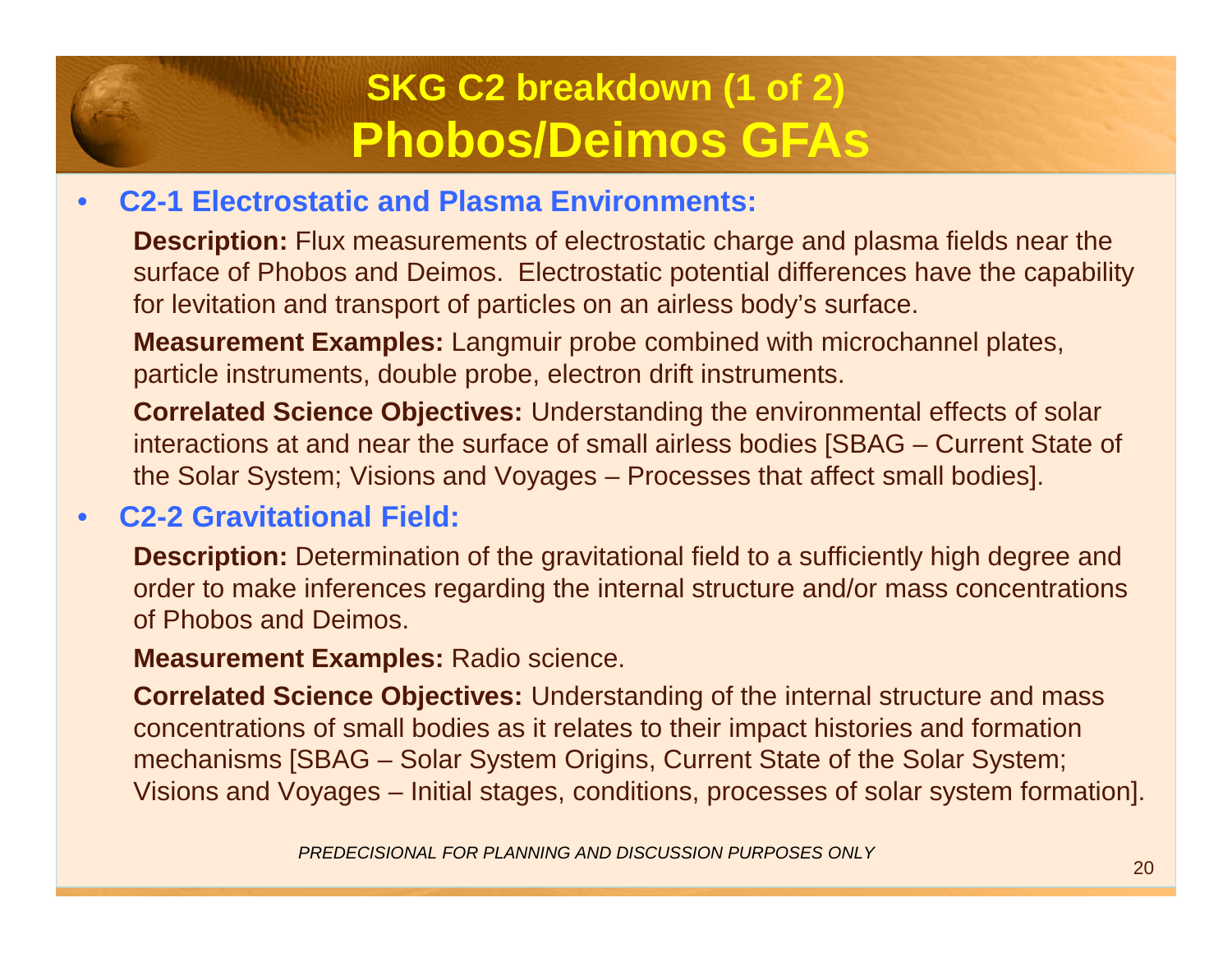## **SKG C2 breakdown (2 of 2)Phobos/Deimos GFAs**

#### •**C2-3 Regolith Properties:**

**Description:** Measurement and characterization of the regoliths on Phobos and Deimos. The moons have distinct surface regoliths that may indicate differences in geologic history.

**Measurement Examples:** High resolution imagers, microscopic imaging, geotechnical packages, penetrometers, surface seismic experiments.

**Correlated Science Objectives:** Understanding the surface and near surface regoliths of small bodies and how they may have evolved over time [SBAG – Solar System Origins, Current State of the Solar System; Visions and Voyages – Processes that affect small bodies]

#### •**C2-4 Thermal Environment:**

**Description:** Measure the surface and subsurface temperature regime of Phobos and Deimos to constrain the range of thermal environments of these moons. This has relevance for space weathering and evolution of volatile content at/near the surfaces of these objects.

**Measurement Examples:** Thermal imagers, radiometers, surface and subsurface temperature probes.

**Correlated Science Objectives:** Remote and in-situ measurements of thermal regimes and thermophysical properties of small bodies relative to diurnal and seasonal cycles, shape, and composition [SBAG – Solar System Origins, Current State of the Solar System, ISRU; Visions and Voyages – Processes that affect small bodies]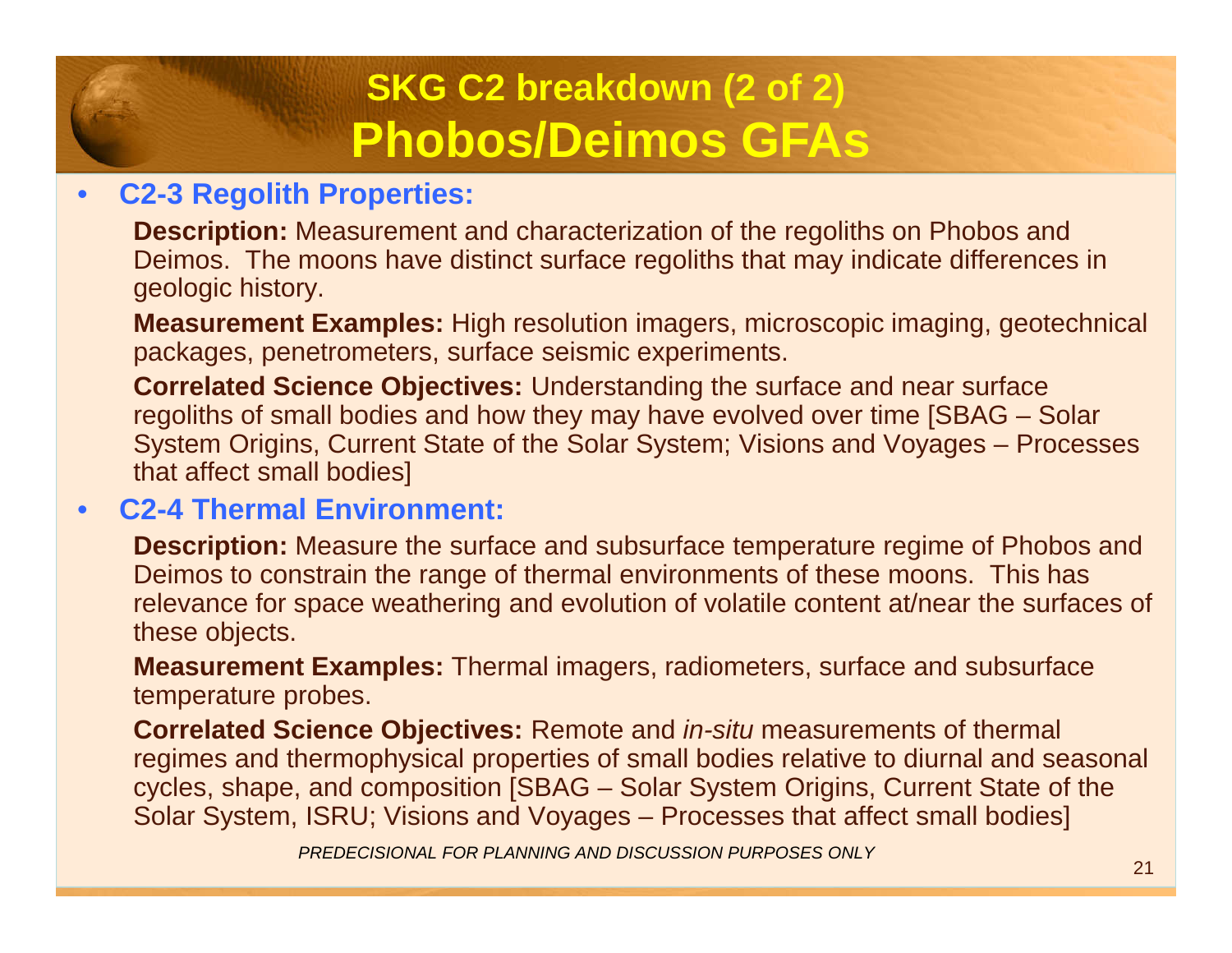## **SKG C3 breakdownPhobos/Deimos GFAs**

#### **C3-1 Anchoring and surface mobility systems - technology**  •**demonstration:**

**Description:** Demonstration of anchoring techniques to airless body surfaces under low-gravity conditions. The surface properties may vary widely from object to object or even across individual objects. In addition, surface/proximity mobility systems must also be demonstrated for future exploration of small bodies under low-gravity conditions for both robotic and human explorers.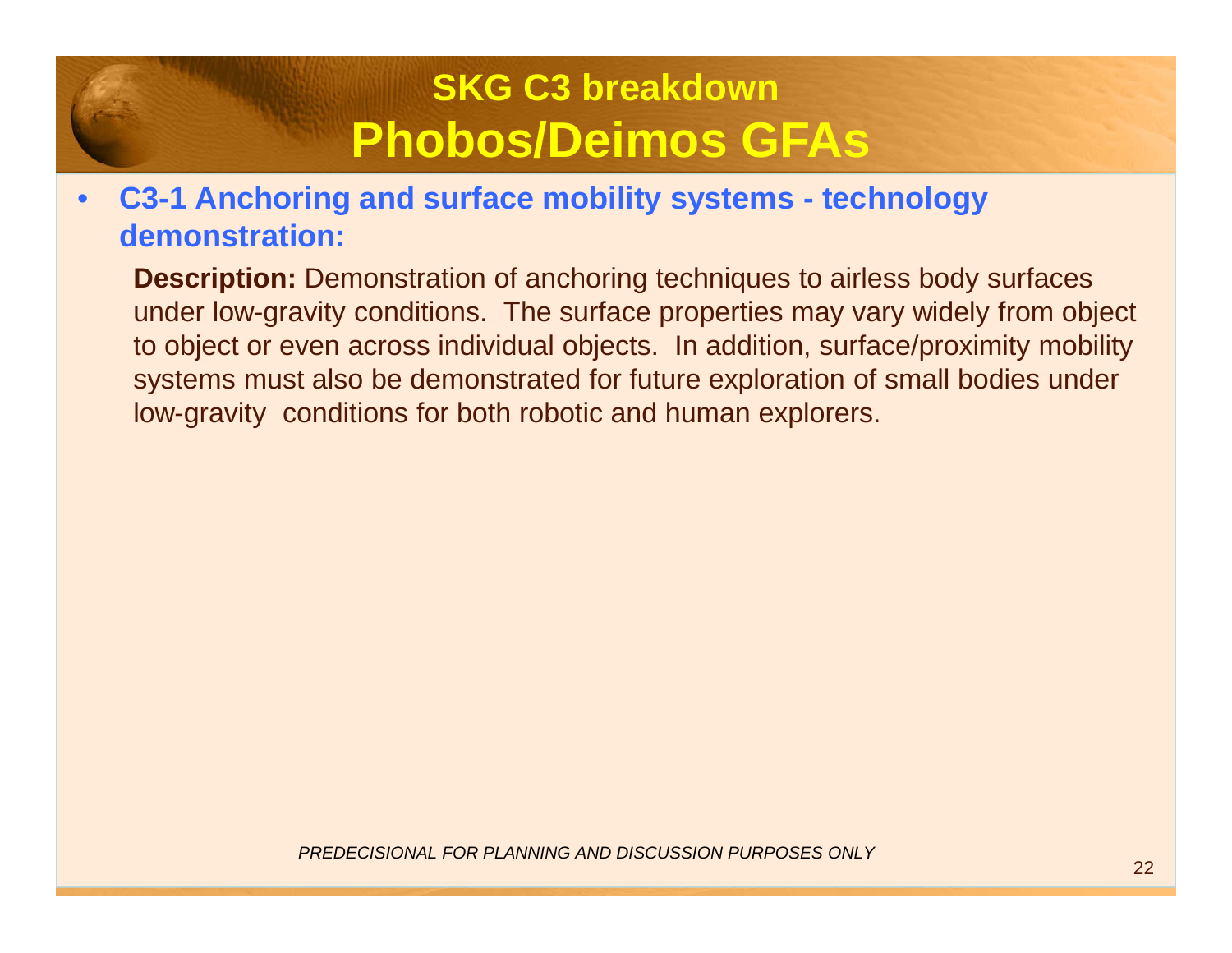## **SKG breakdownVisit Phobos/Deimos surface**

### **Measurement Priorities**

| <b>Gap filling activity</b>                   | <b>Priority</b> | <b>Location</b>                           | <b>Measurements and demonstrations</b>                                                                                                                                                                                                                                                                                         |  |
|-----------------------------------------------|-----------------|-------------------------------------------|--------------------------------------------------------------------------------------------------------------------------------------------------------------------------------------------------------------------------------------------------------------------------------------------------------------------------------|--|
| A3-1. Orbital<br>particulate<br>environment   | <b>Medium</b>   | <b>Mars Orbit</b>                         | Spatial variation in size-frequency distribution of<br>Phobos/Deimos ejecta particles in Mars orbit                                                                                                                                                                                                                            |  |
| C1-1. Surface<br>composition                  | <b>High</b>     | Phobos/Deimos<br>rendezvous and<br>lander | Elemental / chemical composition; spatial distribution of<br>major geologic units; ISRU potential                                                                                                                                                                                                                              |  |
| C2-1. P/D electric and<br>plasma environments | Low             | Phobos/Deimos<br>rendezvous               | Electric fields in proximity to surface, plasma emanating<br>from surface                                                                                                                                                                                                                                                      |  |
| C2-2. P/D Gravitational<br>field              | <b>Medium</b>   | Phobos/Deimos<br>rendezvous               | Spherical harmonic terms of moons' gravitational fields                                                                                                                                                                                                                                                                        |  |
| C2-3. P/D regolith<br>properties              | <b>High</b>     | Phobos/Deimos<br>rendezvous and<br>lander | Elemental / chemical composition; spatial distribution of<br>major geologic units; size-frequency distribution;<br>density, compressibility, adhesion; spatial variation in<br>thickness/properties; Cohesion, adhesion and their<br>interaction of particulates to precusor spacecraft and<br>science packages and/or rovers. |  |
| C <sub>2</sub> -4. P/D thermal<br>environment | Low             | Phobos/Deimos<br>rendezvous and<br>lander | Temperature variation diurnally, with depth                                                                                                                                                                                                                                                                                    |  |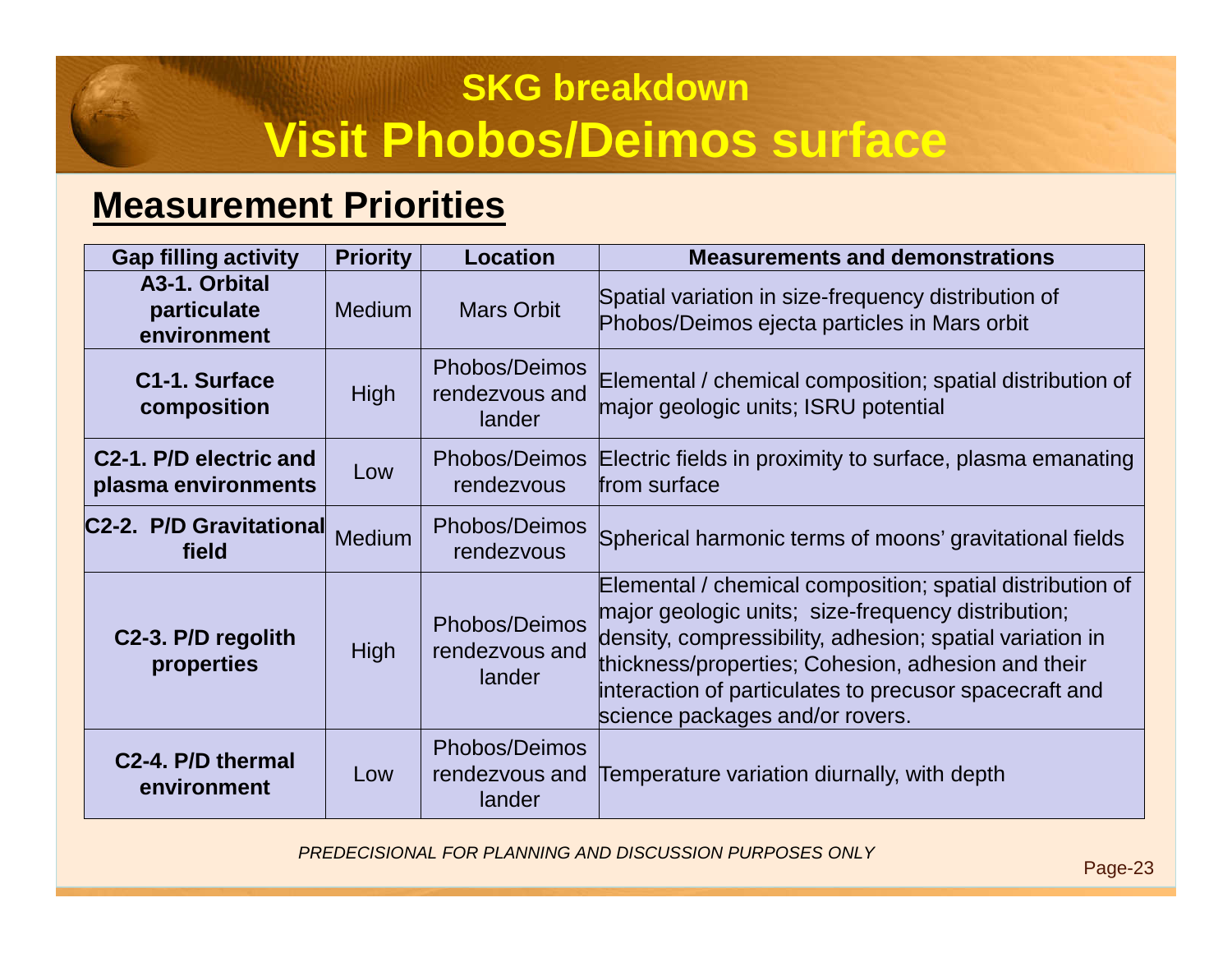## **SKG breakdownVisit Phobos/Deimos surface**

### **Precursor platforms implied**



- 1. Orbiter, low-Mars orbit
	- Addresses Mars atmosphere
- 2. Orbiter with high-Mars orbit, or elliptical orbit that has both low- and highaspects
	- Addresses particulate environment; could collect partial information on temperature, mineralogy, gravity
- 3. Phobos and/or Deimos rendezvous and lander
	- – Required to fully address SKGs at Phobos/Deimos

The following requires additional analysis:

4. Phobos and/or Deimos sample return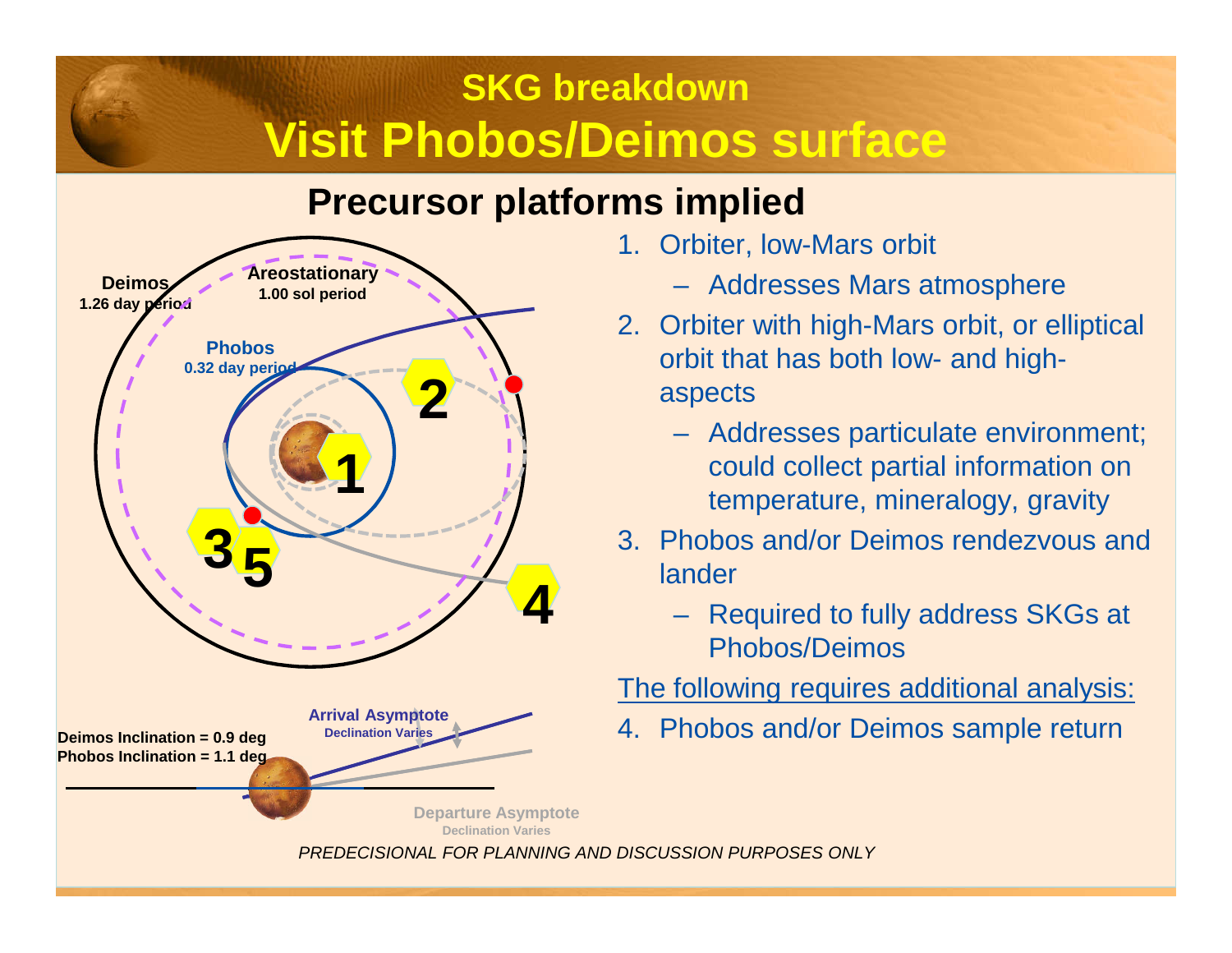# **HIGH-LEVEL STRATEGIC ISSUE**

### **Potential Significance of Exploitable Resources on Phobos/Deimos**

- • If Phobos and/or Deimos are composed of the materials currently thought most likely, utilization of their in situ resources might significantly enhance future human exploration of the Martian system, potentially including exploration of the Martian surface.
	- $\bullet$  A properly instrumented robotic precursor spacecraft with rendezvous and landed elements should be able to evaluate the potential for exploitable resources (primarily recoverable water or oxygen) on Phobos and/or Deimos prior to a human mission to the Martian system.
- • Although detailed architectural assessments have yet to be conducted, identification of strategic on-orbit resources and demonstration of their practical utilization could offer:
	- Substantial reduction in launch mass of the fuel and cargo required to complete a human mission to the Martian system *(i.e., orbit and surface) and return to Earth, significantly reducing launch system* complexity, numbers of launches required, and overall mission cost.
	- Reduction of risk to the crew through production of resources for fuel, life support, and radiation shielding. Extra resources translate into additional response options in contingency scenarios (e.g., inability to safely descend to the surface, unplanned duration in orbit, loss of prepositioned supplies, etc.)
	- Increased potential for sustained human presence in the Martian system and extending human exploration beyond Mars
- P-SAG recommends that appropriate architectural assessments be made to determine what •combination of *in situ* raw materials and human exploration infrastructure will result in the benefits described here. These results will help to clarify the robotic precursor spacecraft features needed to realize these benefits.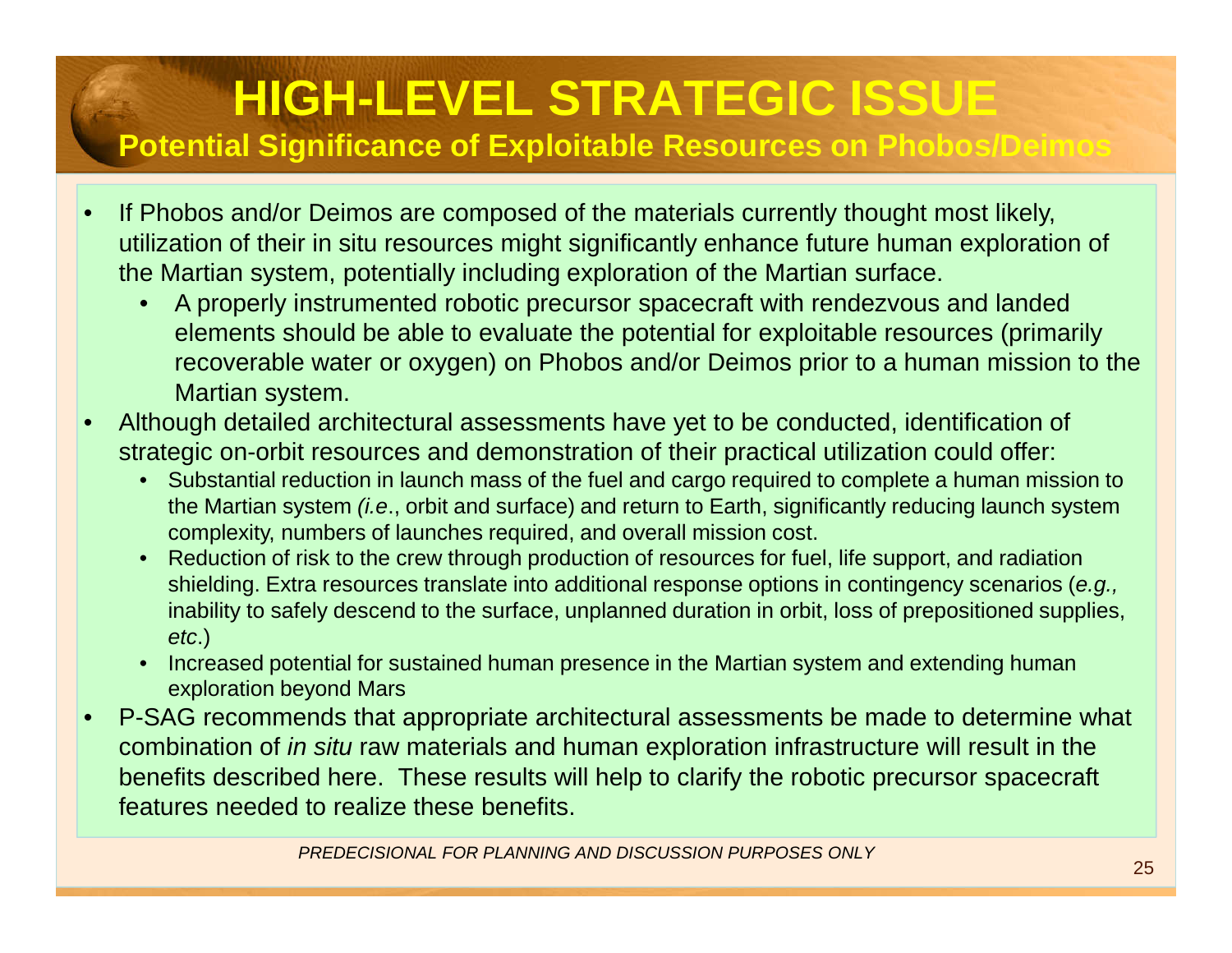## **SKG breakdownCrew Health and Performance**

- • There are two main areas in which we have insufficient information related to our ability to maintain crew health and performance
- 1. Radiation
	- Solar Particle Events (SPEs) come from the sun, and have been wellmeasured at Earth, including outside the van Allen belts. However, the details of this radiation at Mars will be different than at Earth.
	- GCRs come from outside the solar system, and to first order equally affect Mars, Earth, and the pathway between.
	- For both types, the effect of the martian atmosphere is unknown; the radiation intensity and spectrum at the top and bottom of the atmosphere may be different.
- 2. Toxicity of the martian dust/regolith: We have concerns in three areas:
	- Insults to the eyes
	- Insults to the lungs
	- Insults via ingestion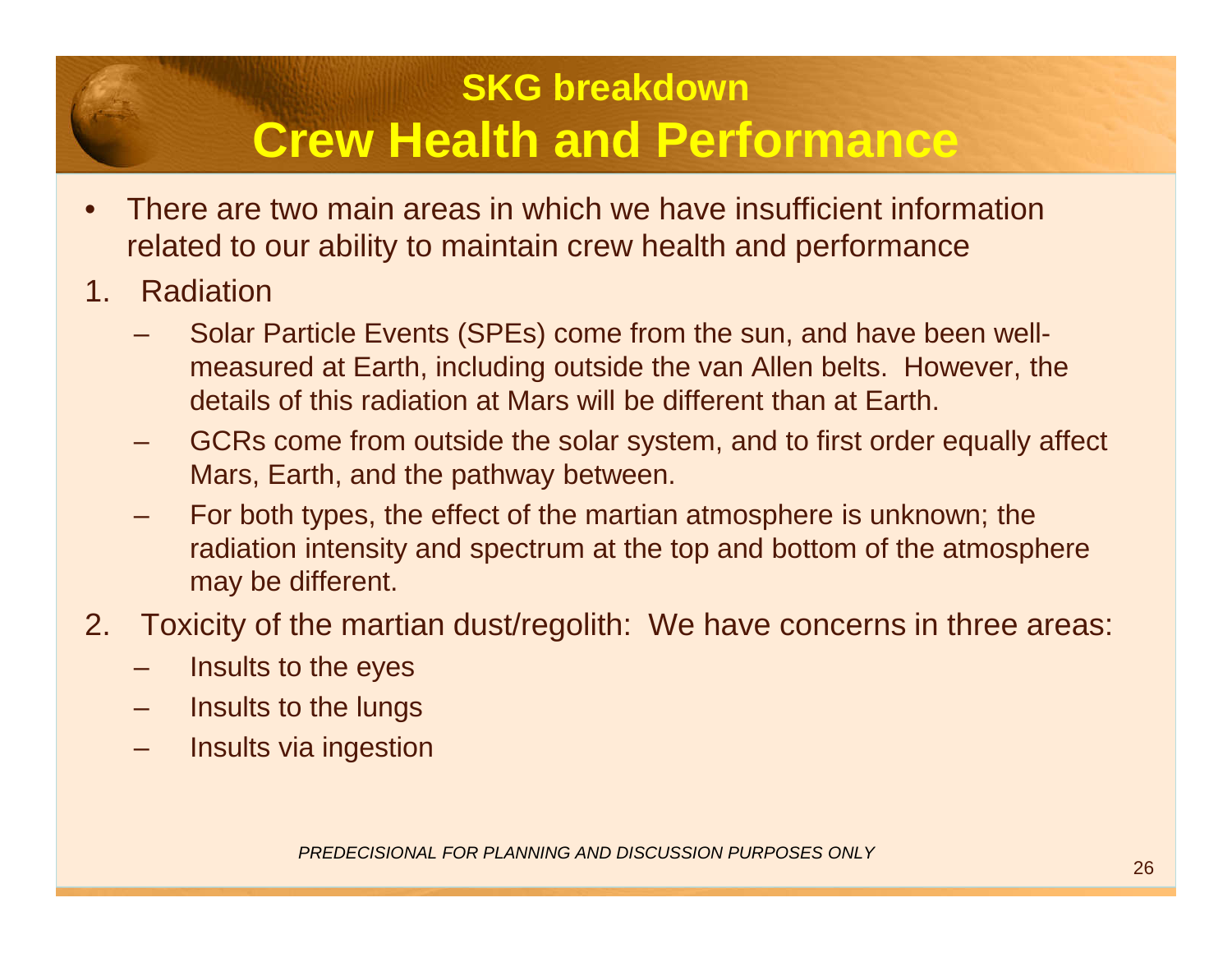### **The Space Radiation Environment (\*)**

- • Solar particle events (SPE):
	- Generally associated with Coronal Mass Ejections from the Sun – more frequent near solar maximum
	- Medium to high energy protons (A few hundreds MeV)
	- The magnitude, timing, character, and directionality of an SPE not currently predictable
	- Need to develop forecasting and warning capabilities
- • Galactic Cosmic Rays (GCR):
	- High energy (> GeV) protons
	- Highly charged, energetic atomic nuclei (HZE particles) (> GeV/nuc)
	- Not effectively shielded (break up into lighter, more penetrating pieces, known as secondaries)
	- Abundances and energies relatively well known
	- Biological effects poorly understood at this time, but known to be the most significant contributor to astronaut dose

(\*) Trapped particle models are not included here because they contribute very little to the organ dose for missions to Mars.





The observed intensity of cosmic rays at Earth orbit at quiet times. Shown are galactic cosmic ray protons and helium. The dashed line is a time average of solar energetic particles.

1995.0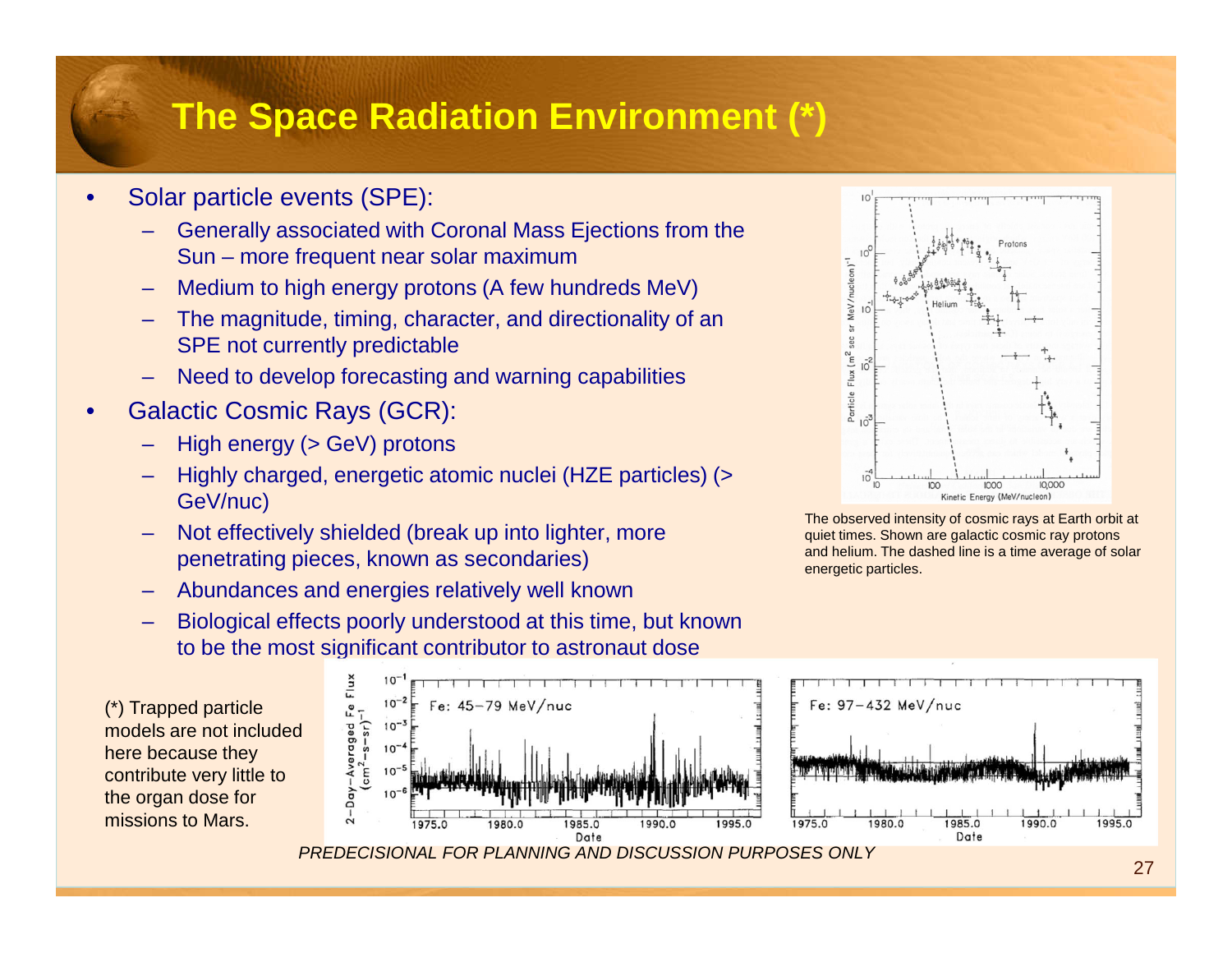### **Mars Atmospheric Radiation Transport Characterization(\*) Background**

- • Mars has no planetary magnetic field, unlike Earth, so any radiation attenuation is atmospheric based.
- • Mars atmosphere density is 16 g/cm $^2$  (vs 1000 g/cm $^2$  on Earth) but highly variable.
- • Radiation transport depends on both the altitude and atmospheric density
- • Radiation is either absorbed, fragments to produce secondary particles, or propagates to the surface which will also result in secondary particles

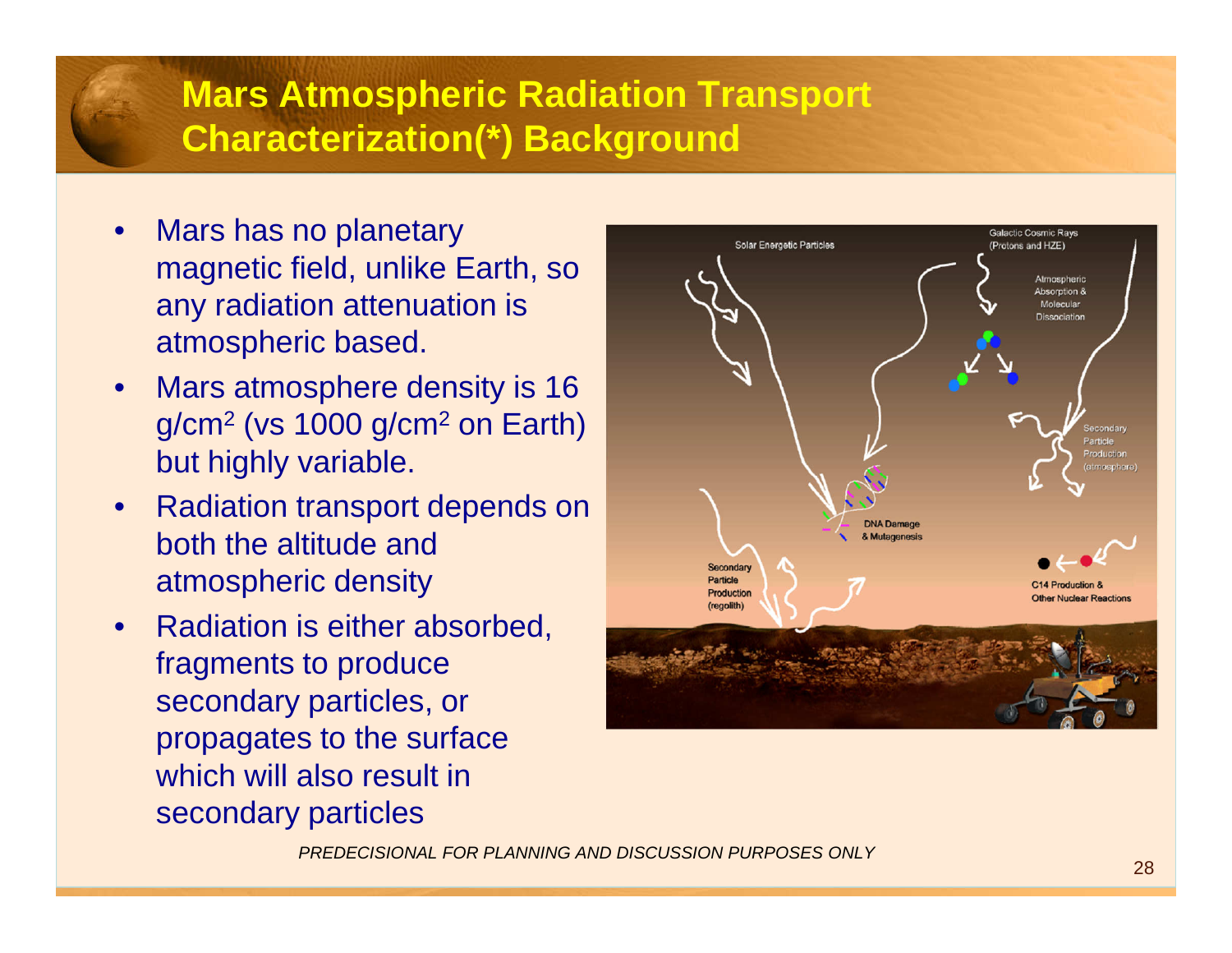## **SKG breakdownCrew Health and Performance**

### **Measurement Priorities**

| <b>Gap filling activity</b>                                                                           | <b>Priority</b> | <b>Location</b>                          | <b>Measurements and demonstrations</b>                                                                                                                                                                                                                                                                                                                                                     |
|-------------------------------------------------------------------------------------------------------|-----------------|------------------------------------------|--------------------------------------------------------------------------------------------------------------------------------------------------------------------------------------------------------------------------------------------------------------------------------------------------------------------------------------------------------------------------------------------|
| <b>B3-1. Neutrons with</b><br>directionality                                                          | High            | <b>Mars</b><br>surface                   | Measure neutrons with directionality from <10 keV to >100 M<br>(The MSL RAD measures neutrons with > a few MeV, but no<br>directionality)                                                                                                                                                                                                                                                  |
| <b>B3-2. Simultaneous</b><br>spectra of solar<br>energetic particles in<br>space & on the<br>surface. | <b>Medium</b>   | <b>Mars</b><br>surface and<br>Mars orbit | Simultaneous orbital and surface measurements of spectra of<br>solar energetic particles before and after atmospheric<br>transmission (The MSL RAD measures the charged particle<br>spectra)                                                                                                                                                                                               |
| B3-3. Spectra of<br>galactic cosmic rays<br>in space.                                                 | Low             | Near Earth                               | Measure spectra of galactic cosmic rays (This can be done near<br>Earth if no magnetospheric interference).<br>Identification of charged particles at the surface from hydrogen to<br>iron and measure particle energies from 10 MeV/nuc to 400<br>MeV/nuc along with LET measurement during solar min.                                                                                    |
| B3-4. Spectra of<br>galactic cosmic rays<br>on surface.                                               | <b>Medium</b>   | <b>Mars</b><br>surface                   | Measure spectra of galactic cosmic rays after atmospheric<br>transmission including secondary particles from interaction with<br>regolith (the MSL RAD measures the charged particle spectra).<br>Identification of charged particles at the surface from hydrogen to<br>iron and measure particle energies from 10 MeV/nuc to 400<br>MeV/nuc along with LET measurement during solar min. |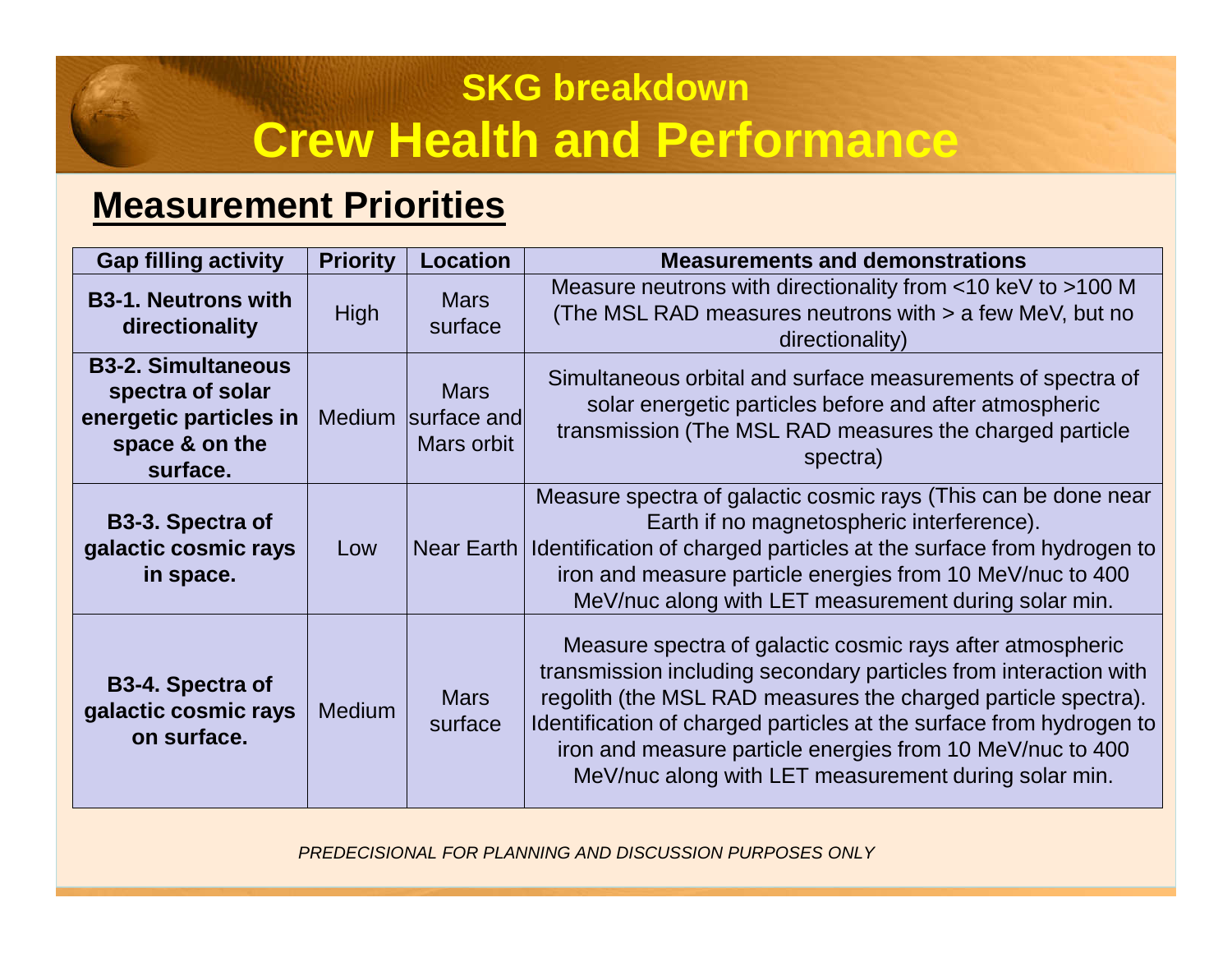## **SKG breakdownCrew Health and Performance**

### **Measurement Priorities**

| <b>Gap filling activity</b>              | <b>Priority</b> | <b>Location</b>  | <b>Measurements and demonstrations</b>                                                                                                                                                                                                                                                                                                                                                                                                                                                                                                                                                                                                                                                                                                                                                                                                                 |
|------------------------------------------|-----------------|------------------|--------------------------------------------------------------------------------------------------------------------------------------------------------------------------------------------------------------------------------------------------------------------------------------------------------------------------------------------------------------------------------------------------------------------------------------------------------------------------------------------------------------------------------------------------------------------------------------------------------------------------------------------------------------------------------------------------------------------------------------------------------------------------------------------------------------------------------------------------------|
| <b>B3-5. Toxicity of</b><br>dust to crew | <b>Medium</b>   | Sample<br>return | Assay for chemicals with known toxic effect on<br>humans. Of particular importance are oxidizing<br>species (e.g., CrVI) associated with dust-sized<br>particles. May require a sample returned to Earth<br>as previous assays haven't been conclusive<br>enough to retire risk.<br>Fully characterize soluble ion distributions,<br>reactions that occur upon humidification and<br>released volatiles from a surface sample and<br>sample of regolith from a depth as large as might<br>be affected by human surface<br>operations. Previous robotic assays (Phoenix)<br>haven't been conclusive enough to significantly<br>mitigate this risk.<br>Analyze the shapes of martian dust grains with a<br>grain size distribution (1 to 500 microns) sufficient<br>to assess their possible impact on human soft<br>tissue (especially eyes and lungs). |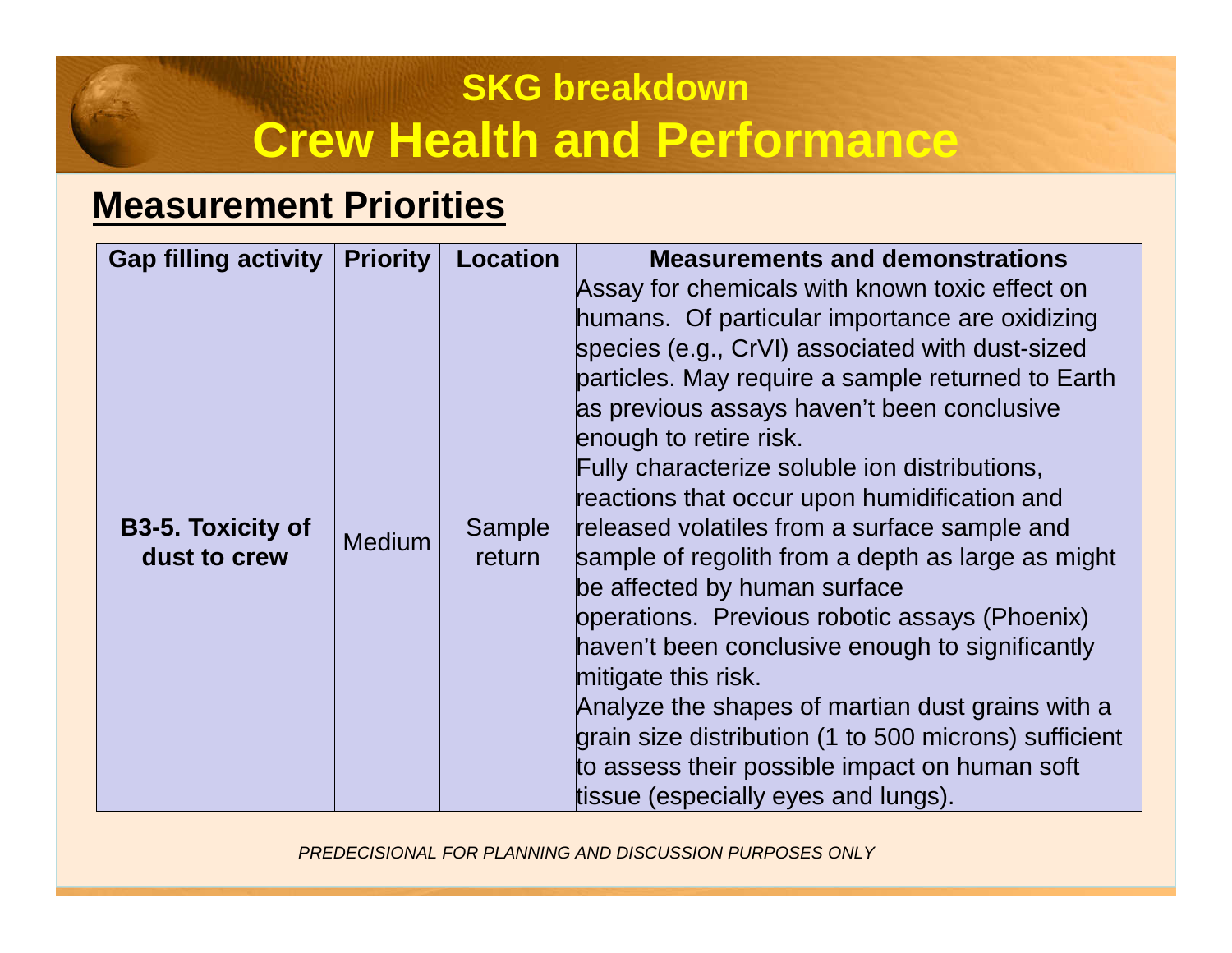## **SKG breakdownBack Planetary Protection**

#### •**SKG**

- We do not know whether the martian environments to be contacted by humans are free, to within acceptable risk standards of biohazards that might have adverse effects on some aspect of the Earth's biosphere if uncontained martian materials were returned to Earth Despite the best intentions and best engineering it is likely that some uncontained martiandust and regolith would be returned to Earth with the crew.
- • Gap filling activities
	- The safest and possible the only acceptable way to test for biohazards is to make measurements in terrestrial laboratories on sample returned from Mars. Prior to that mission, one or more diverse sets of regolith, rock and dust samples should be collected from sites representative of the diversity anticipated at human landing sites and returned to Earth for comprehensive biohazard testing similar to that outlined in Rummel et al., (2002) to determine whether any indigenous life is present and, if so, whether it presents a hazard to the Earth's biosphere.
	- A significantly more risky, and possibly unacceptable, approach to lessen the risk of returning uncontained living and potentially hazardous organisms with the crew is to identify zones of minimum biological risk (ZMBR's) as potential landing sites. Biologic risk to be indentified by:
		- •Orbital measurements for signs of recent water activity
		- Orbital land lander measurements for presence of ground ice.
		- Lander measurements following TBD life detection protocols (total carbon, isotopes, etc) on near surface materials at potential landing sites.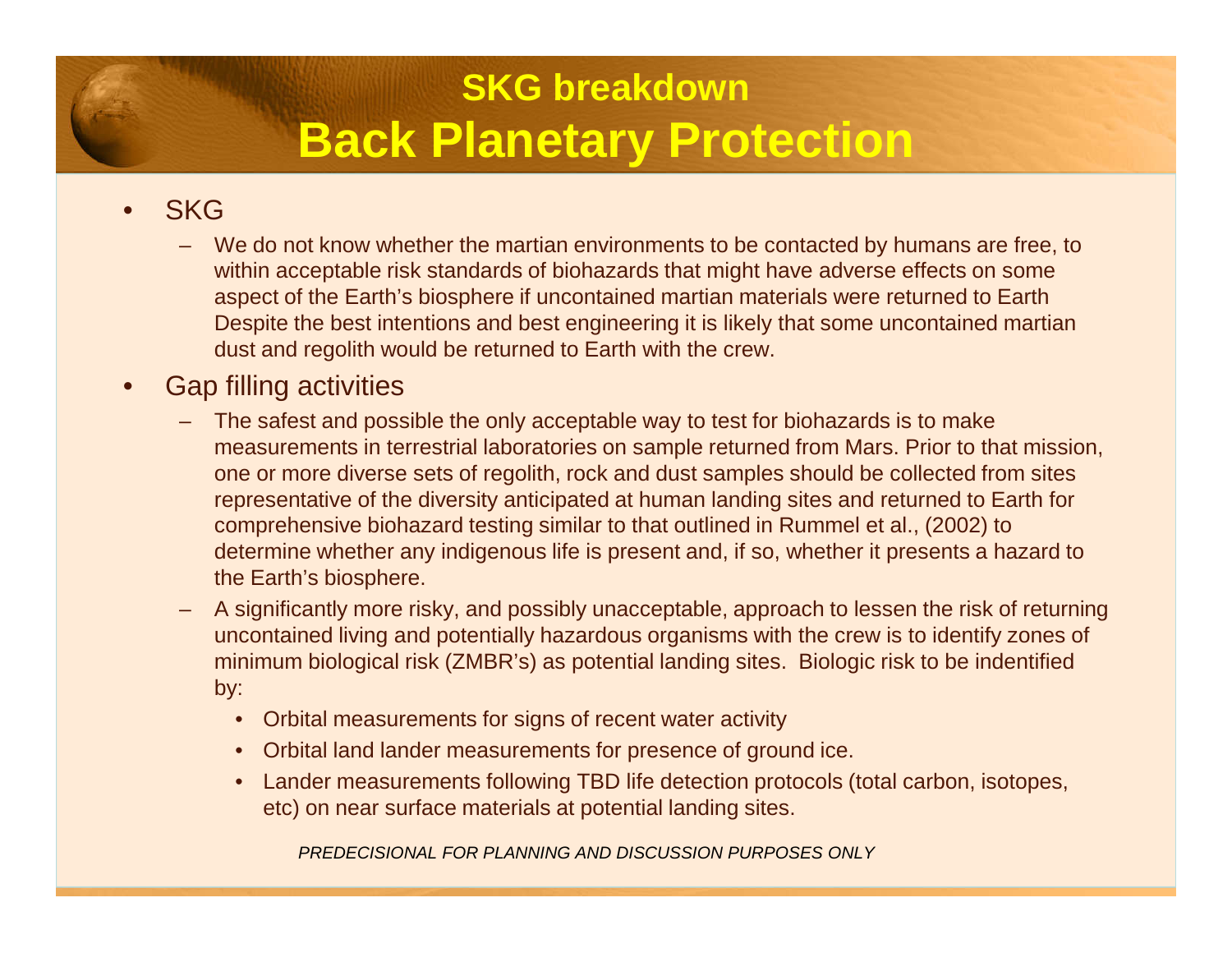## **SKG breakdownForward Planetary Protection**

- • Article IX of the 1967 Outer Space Treaty states that exploration of other celestial bodies shall be conducted so as to avoid their harmful contamination. Human missions will introduce onto the surface of Mars terrestrial organisms that could displace or destroy any indigenous life and organics that could hinder identification and characterization of any life forms, extinct or extant, and any pre-biotic chemicals that might be present.
- • SKG's
	- Do not know whether there are locations (special regions) at or near the surface that are hospitable to terrestrial life, and if so where those locations are
	- We do not understand the processes and rates by which the contaminant load introduced by a human landing would be dispersed and progressively degraded, and the potential threat it might pose to potentially more hospitable sites elsewhere on the planet.
	- Do not know the extent to which human activities would create artificial special regions, contaminated with terrestrial organisms and what the broader impact of such regions would be.

#### •Gap-filling activities

- Develop criteria to identify special regions and use orbiter observations to map exclusion zones forearly human missions
- Develop models to better predict dispersal patterns for contaminants across the planet
- Understand the survivability of terrestrial organisms in Mars conditions.
- Understand further the habitability of Mars for Terrestrial Microbiota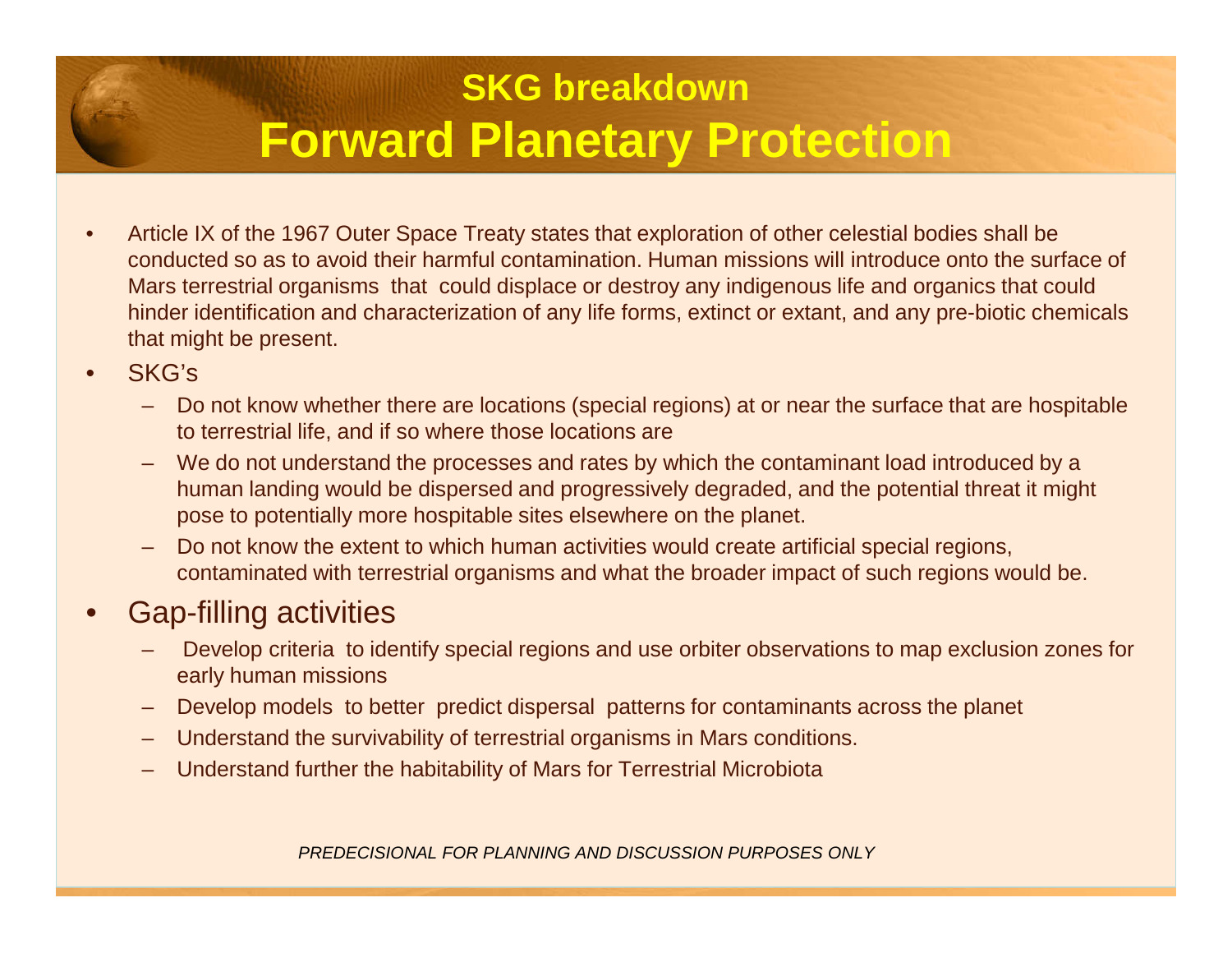## **SKG B2 breakdownBack Planetary Protection GFAs**

#### •**B2-1 Biohazards**

 **Description:** Return to Earth for comprehensive analysis one or more diverse sets of regolith, rock and dust samples collected from sites representative of the diversity anticipated at human landing sites.

**Measurement Examples:** Biohazard measurements on returned samples.

**Correlated Science Objectives:** The same sample set used for biohazard assessment could also be used address the following science goals:

1. Characterize present habitability and search for evidence of extant life [MEPAG Goal I-B]

2. Critically assess any evidence for past life or its chemical precursors, and place constraints on the past habitability and the potential for preservation of the signs of life[MEPAG Goal I-A]

3. Reconstruct the history of the surface and near-surface processes involving water[MEPAG Goal III-A2]

4. Assess the history and significance of surface modifying processes including, but not limited to: impact, photochemical, volcanic and aeolian [MEPAG Goal III-A1]

5. Constrain the magnitude, nature, timing and origin of past planet-wide climate change [MEPAG Goal II-C3]

6. Quantitatively constrain the age, context and processes of accretion, early differentiation and magmatic and magnetic history of Mars [MEPAG Goal III-A3]

PREDECISIONAL FOR PLANNING AND DISCUSSION PURPOSES ONLY7. Constrain the origin and evolution of the martian atmosphere. [MEPAG Goals II-C]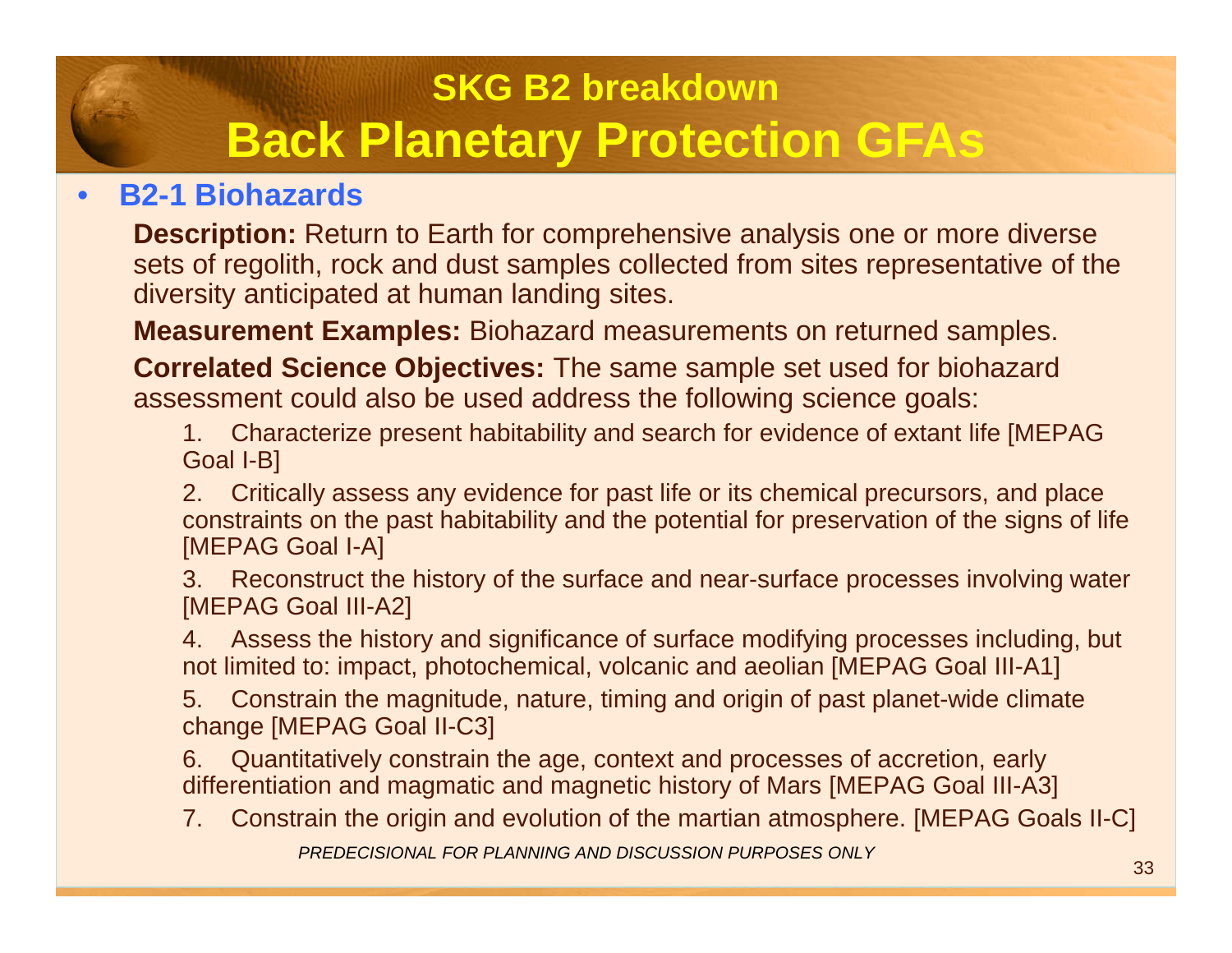## **SKG B5 breakdownBack Planetary Protection GFAs**

#### •**B5-1 Identify and map special regions**

 **Description:** Orbital and lander measurements for signs of recent water activity and ground ice.

### **Measurement Examples:**

### **Correlated Science Objectives:**

- Characterize present habitability and search for evidence of extant life [MEPAG Goal I-B]
- Reconstruct the history of the surface and near-surface processes involving water[MEPAG Goal III-A2]
- Characterize Mars' recent climate history and climate processes under different orbital configurations. [MEPAG Goal II-B]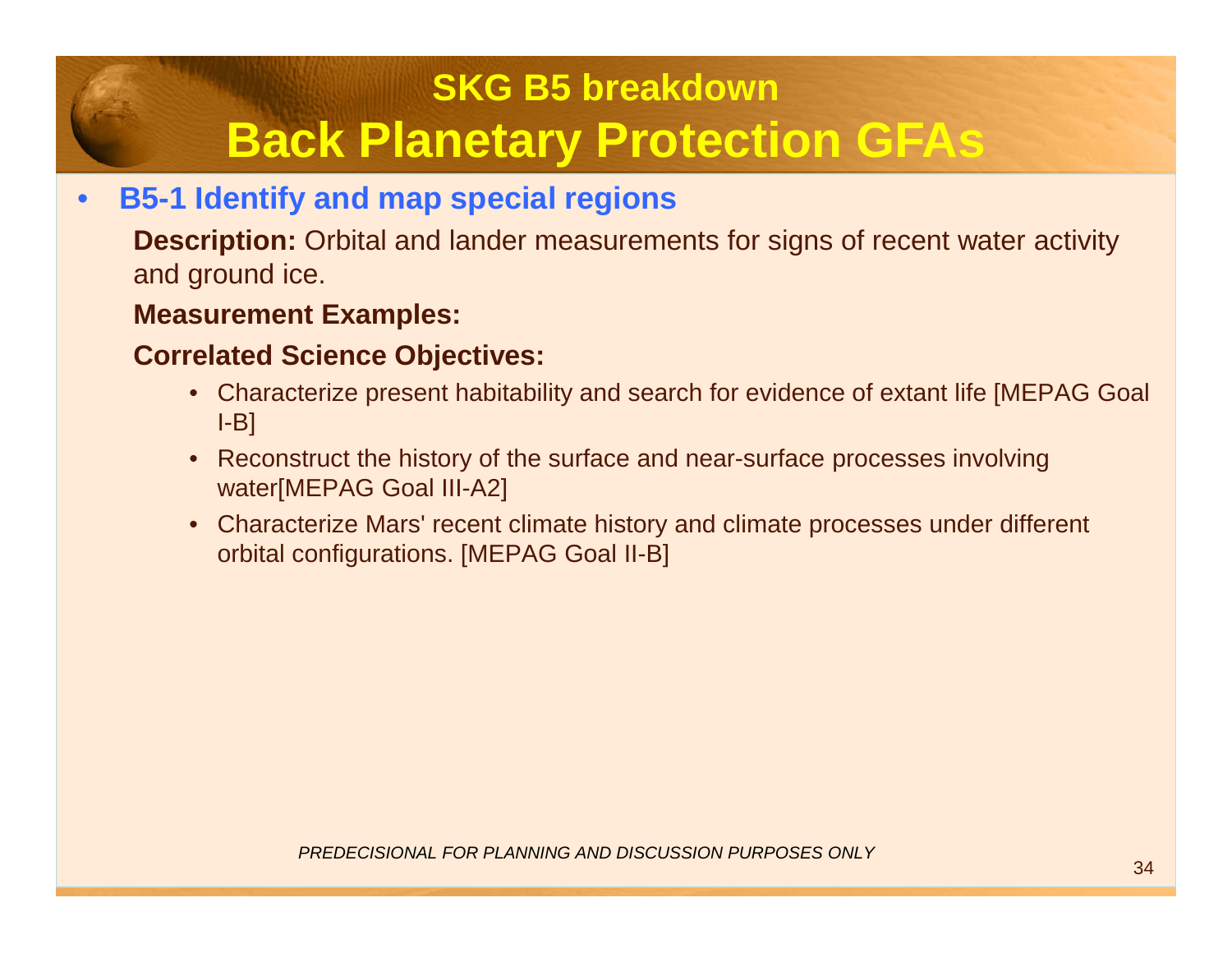## **SKG B2 & B5 breakdownForward & Back Planetary Protection GFAs**

### **Measurement Priorities**

| <b>Gap filling activity</b>                            | <b>Priority</b> | <b>Location</b>                | <b>Measurements and demonstrations</b>                                                                                                                                                                                                                                                                        |
|--------------------------------------------------------|-----------------|--------------------------------|---------------------------------------------------------------------------------------------------------------------------------------------------------------------------------------------------------------------------------------------------------------------------------------------------------------|
| <b>B2-1. Biohazards</b>                                | <b>High</b>     |                                | Requires returned samples, allowing use of the full<br>analytical capabilities of terrestrial laboratories and an<br>Sample return analytical approach that could be both comprehensive and<br>adaptive, with the analytical strategy changing as more is<br>learned about Mars through the returned samples. |
| <b>B5-1. Identify and map</b><br>special regions       | High            | Mars surface<br>and Mars orbit | Orbital measurements for signs of recent water activity<br>Orbital and lander measurements for presence of ground<br>ce.                                                                                                                                                                                      |
| <b>B5-2. Model induced</b><br>special regions          | Low             | Mars surface<br>and Mars orbit | Develop criteria to identify special regions and use orbiter<br>observations to map exclusion zones for early human<br>missions                                                                                                                                                                               |
| <b>B5-3. Microbial</b><br>survival, Mars<br>conditions | <b>Medium</b>   | Earth                          | Understand the survivability of terrestrial organisms in Mars<br>conditions.<br>Understand further the habitability of Mars for Terrestrial<br>Microbiota                                                                                                                                                     |
| <b>B5-4. Develop</b><br>contaminant dispersal<br>model | <b>Medium</b>   | Earth                          | modeling                                                                                                                                                                                                                                                                                                      |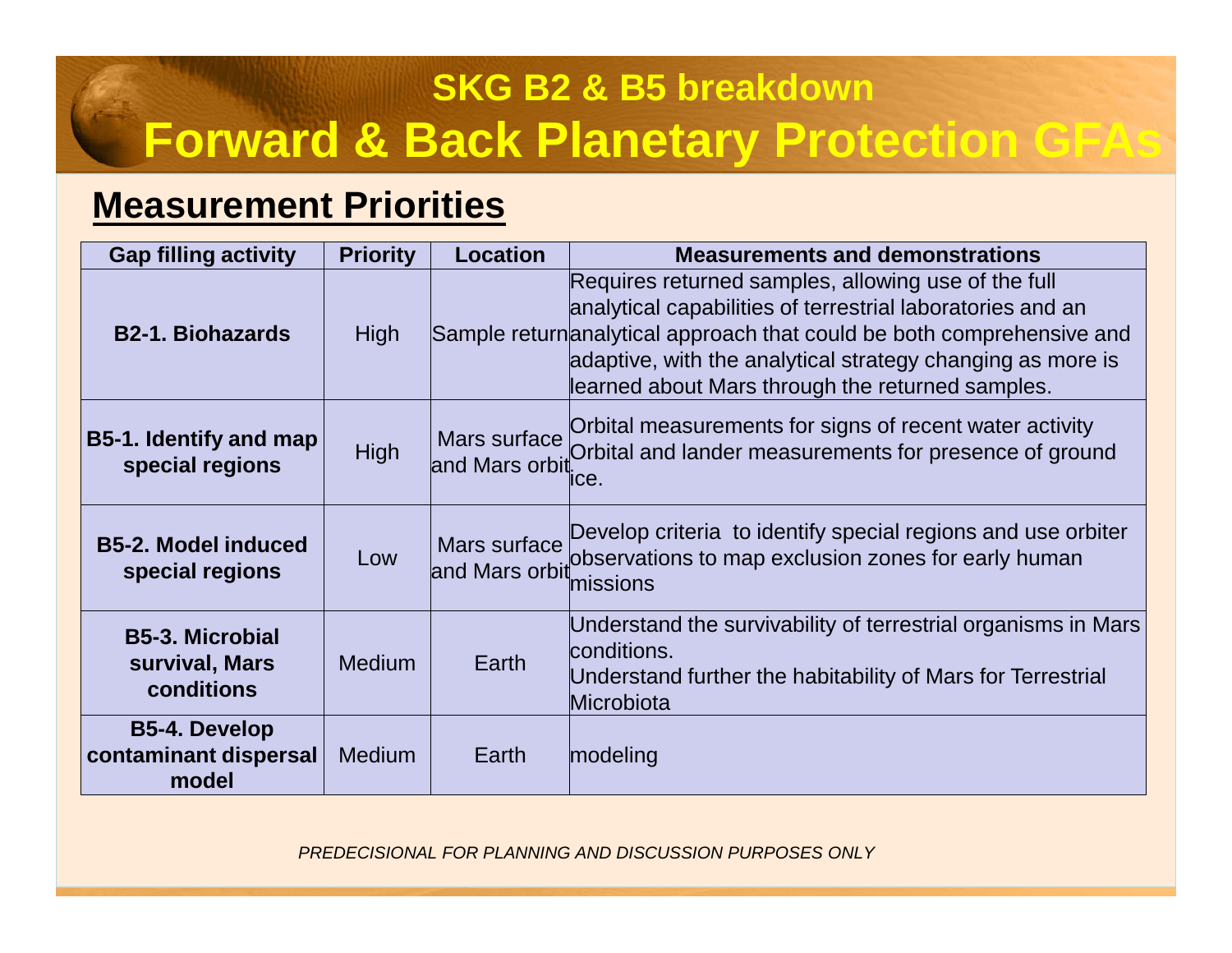## **SKG breakdownTechnology Development Needs**

- **To enable measurements and missions, technology developments and demonstrations are required to meet goals**
- **The technology development needs are based on human exploration architectural goals and robotic precursor missions that have human exploration applicability**
	- Activity is broken down by priority and timing requirements
- • **List of technology development and demonstrations are based on initial inputs from Human Space Flight Architecture Team**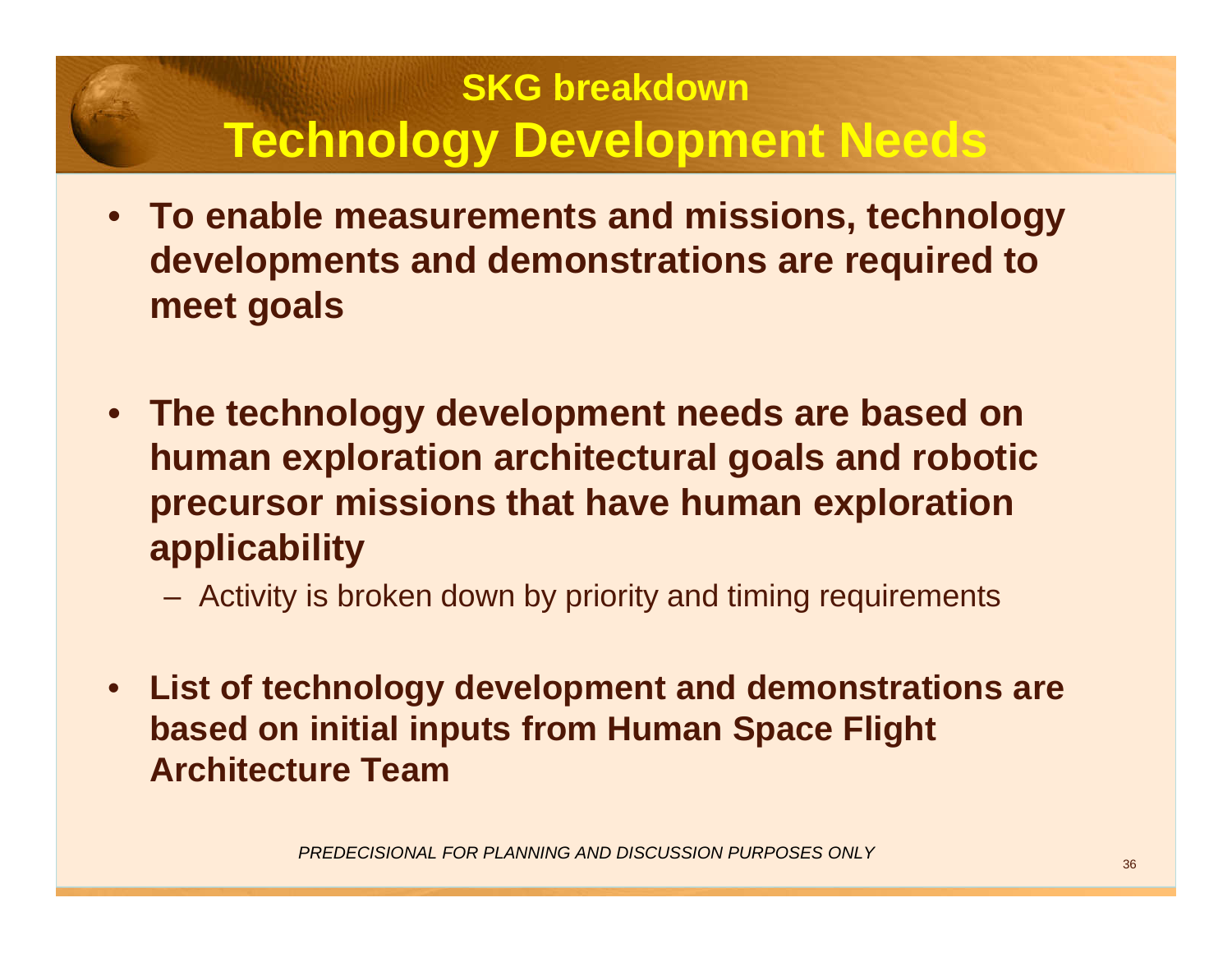## **SKG breakdownTechnology Development Needs**

### **Demonstration Priorities**

| <b>Gap filling activity</b>            | <b>Priority</b> | <b>Potential Demonstration Location</b>     |
|----------------------------------------|-----------------|---------------------------------------------|
| A4-1. Auto rendez & docking demo       | High            | In Earth orbit or Mars orbit                |
| A4-2. Optical Comm. Tech demo          | <b>High</b>     | On Earth, in Earth orbit, or in Mars orbit  |
| A4-3. Aerocapture demo                 | <b>Medium</b>   | On Earth, in Earth orbit, or in Mars orbit  |
| A4-4. Auto systems tech demo           | Low             | On Earth or in Earth orbit                  |
| A4-5. In space prop tech demo          | High            | On Earth or in Earth orbit                  |
| A4-6. Life support tech demo           | High            | On Earth or in Earth orbit                  |
| A4-7. Mechanisms tech demo             | Low             | On Earth or in Earth orbit                  |
| B1-6. EDL demo                         | High            | On Earth or in Earth orbit                  |
| <b>B1-7. Ascent demo</b>               | High            | On Earth or on the Martian surface          |
| <b>B3-6. Radiation protection demo</b> |                 | On Earth, in Earth orbit, in Mars orbit, or |
|                                        | High            | on the Martian surface                      |
| <b>B4-4. Dust mitigation demo</b>      | Low             | On Earth or on the Martian surface          |
| <b>B5-5. Forward Contam. Tech demo</b> | <b>Medium</b>   | On Earth or on the Martian surface          |
| B7-4. Auto rover tech demo             | Low             | On Earth or on the Martian surface          |
| B7-5. Env exposure tech demo           | High            | On the Martian surface                      |
| B7-6. Sample handling tech demo        | Low             | On Earth or on the Martian surface          |
| <b>B8-1. Fission power tech demo</b>   | High            | On Earth                                    |
| C3-1. Anchoring & surface mobility     | High            | On a microgravity body                      |
| systems                                |                 |                                             |
| D1-1. Cryo storage demo                | <b>High</b>     | On Earth or in Earth orbit                  |
| D1-2. Water ISRU demo                  | <b>Medium</b>   | On Earth or on the Martian surface          |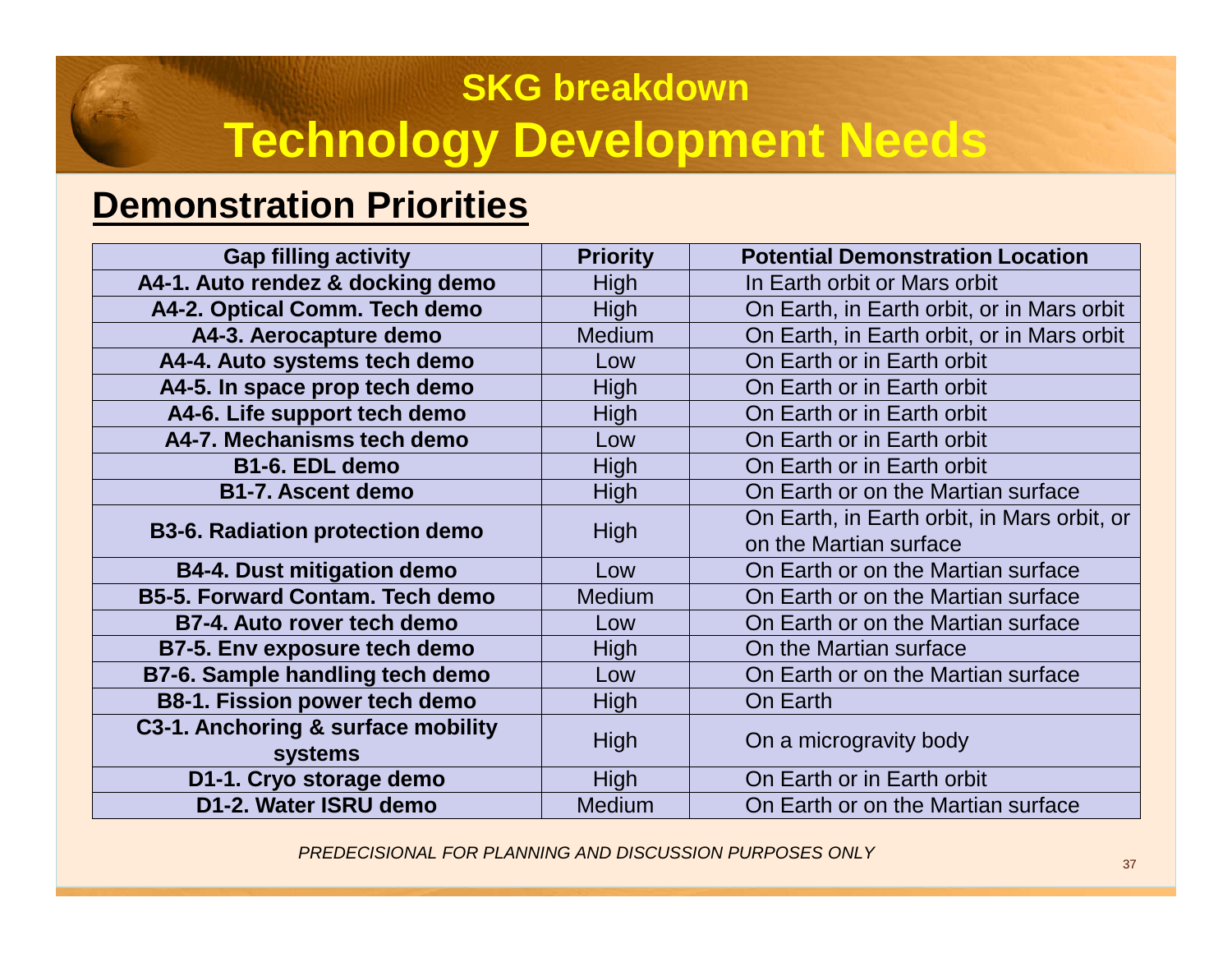## **HIGH-LEVEL STRATEGIC ISSUEMSR is on the Critical Path**

• **Mars Sample Return (MSR) is the only known way to complete the biohazard/PP SKG**, which must be addressed to protect public safety. This mission is therefore on the critical path to a human mission to the martian surface.

| <b>Investigation</b>   | <b>Importance</b>   |
|------------------------|---------------------|
| Life and biohazards    | <b>MSR Required</b> |
| <b>Resources</b>       | <b>MSR Enhances</b> |
| Atmosphere             | <b>MSR Enhances</b> |
| <b>Human Factors</b>   | <b>MSR Enhances</b> |
| <b>Surface Hazards</b> | <b>MSR Enhances</b> |

- • MSR would either be **a** way, or in some cases, **the best** way, to address the other SKGs listed above. However, non-MSR approaches for these are also possible.
- • If MSR must happen for PP reasons, the other SKGs above can be addressed "for free". The precursor program could therefore be minimized by building around MSR.